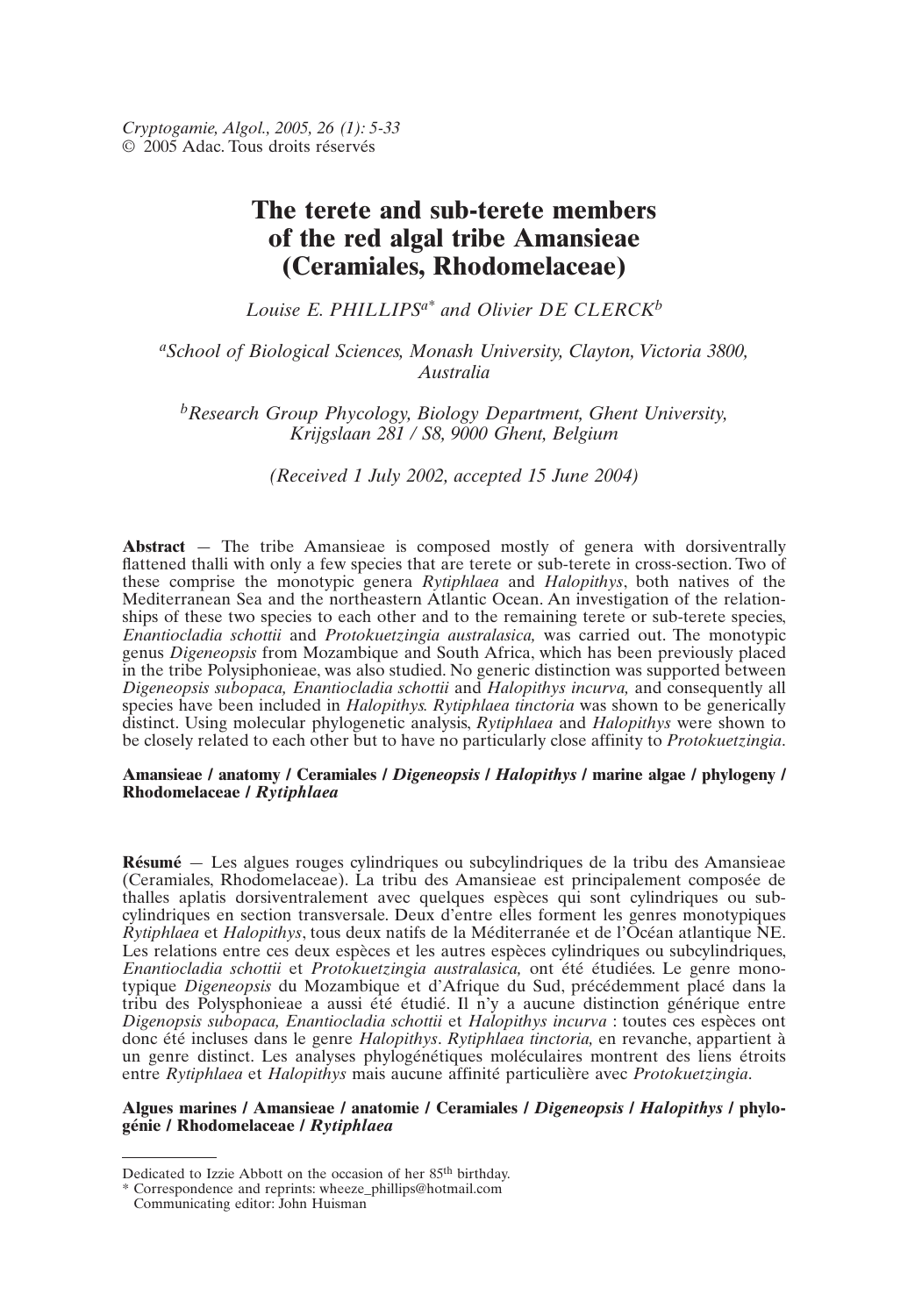# **INTRODUCTION**

Most members of the Amansieae form lateral wings as an integral part of their thalli. However, three monotypic genera (*Rytiphlaea, Halopithys* and *Protokuetzingia*), as well as *Enantiocladia schottii* (W.R.Taylor) S.M.Wilson *et* Kraft, have thalli that are terete or ovoid in cross-section showing little or no evidence of lateral wing formation. As part of an ongoing study of the genera of the Amansieae (Phillips, 2002a, b, 2005) these taxa were investigated to establish their relationship to one another and the rest of the tribe.

The genus *Rytiphlaea* is one of the oldest of all red algal genera, having been described in 1817 by C. Agardh to accommodate four species; *R. complanata* (Clemente) C.Agardh, *R. purpurea* C.Agardh, *R. pinastroides* (S.G.Gmel.) C.Agardh and *R.? lineata* (Turner) C.Agardh. *Rytiphlaea complanata* is now known as *Pterosiphonia complanata* (Clemente) Falkenb. The identity and status of *R.? lineata* from New Zealand is uncertain. By 1824, C. Agardh considered the genus to consist of only three species, *R. complanata, R. obtusiloba* (Mert.) C.Agardh and *R. tinctoria* (Clemente) C.Agardh. The latter is a younger but legitimate name for *R. purpurea* based on *Fucus tinctoria* Clemente (1807), and it was on this species, *R. tinctoria*, that the genus was lectotypified by Schmitz (1889: 447).

A plethora of species (almost 50; Tab. 1), now included in other genera of the Rhodomelaceae, have at one time or another been attributed to *Rytiphlaea*, but currently only *R. tinctoria* is considered to truly belong to the genus (Kylin, 1956; Wilson & Kraft; 2000). *Rytiphlaea tinctoria* is distributed throughout the Mediterranean Sea and in warmer parts of the eastern Atlantic Ocean. The genus is characterized by five pericentral cells, sub-terete axes with strongly incurved apices, and indeterminate branching that is alternate to irregular (Kylin, 1956). Reproductive structures are formed on unmodified axes.

Like *Rytiphlaea, Halopithys* is a monospecific genus largely from the northeastern Atlantic. *Halopithys* was described in 1843 by Kützing based on *Fucus pinastroides* S.G.Gmel. (1768). Batters (1902), however, realized that *F. pinastroides* was a superfluous and hence illegitimate name as Gmelin had cited *Fucus incurvus* Hudson (1762) in the protologue. Consequently Batters made the new combination *Halopithys incurva.* The genus is characterised by terete axes with five pericentral cells, irregularly-spaced determinate and indeterminate branches, strongly incurved apices, and reproductive structures on paired or clustered branchlets arising in the axils of laterals (Maggs & Hommersand, 1993).

Kützing also included in *Halopithys* the Australian *Rhodomela australasica* (Mont.) Kütz. (1847) and *Rhodomela elata* (Sond.) Kütz. (1865). *Halopithys elata* is now known as *Cladurus elata* (Sond.) Falkenberg (1901) of the Chondrieae, and *H. australasica* was made the type species of *Protokuetzingia* Falkenberg (1901), characterised by six rather than five pericentral cells. The anatomy of *Protokuetzingia* was detailed by Wilson & Kraft (2000), who noted the endogenous, opposite laterals that may be determinate or indeterminate, the marginal to submarginal position of the reproductive structures, and the trichoblast-bearing stichidia. A second species of *Protokuetzingia*, *P. schottii,* had been described from Caribbean South America by Taylor (1941), but Wilson & Kraft (2000) removed it from that genus on the basis of its five instead of six pericentral cells, provisionally placing it in *Enantiocladia*. Their reasons for choosing *Enantiocladia* were the opposite position of the laterals and the geographic proximity of the type localities of *Protokuetzingia schottii* and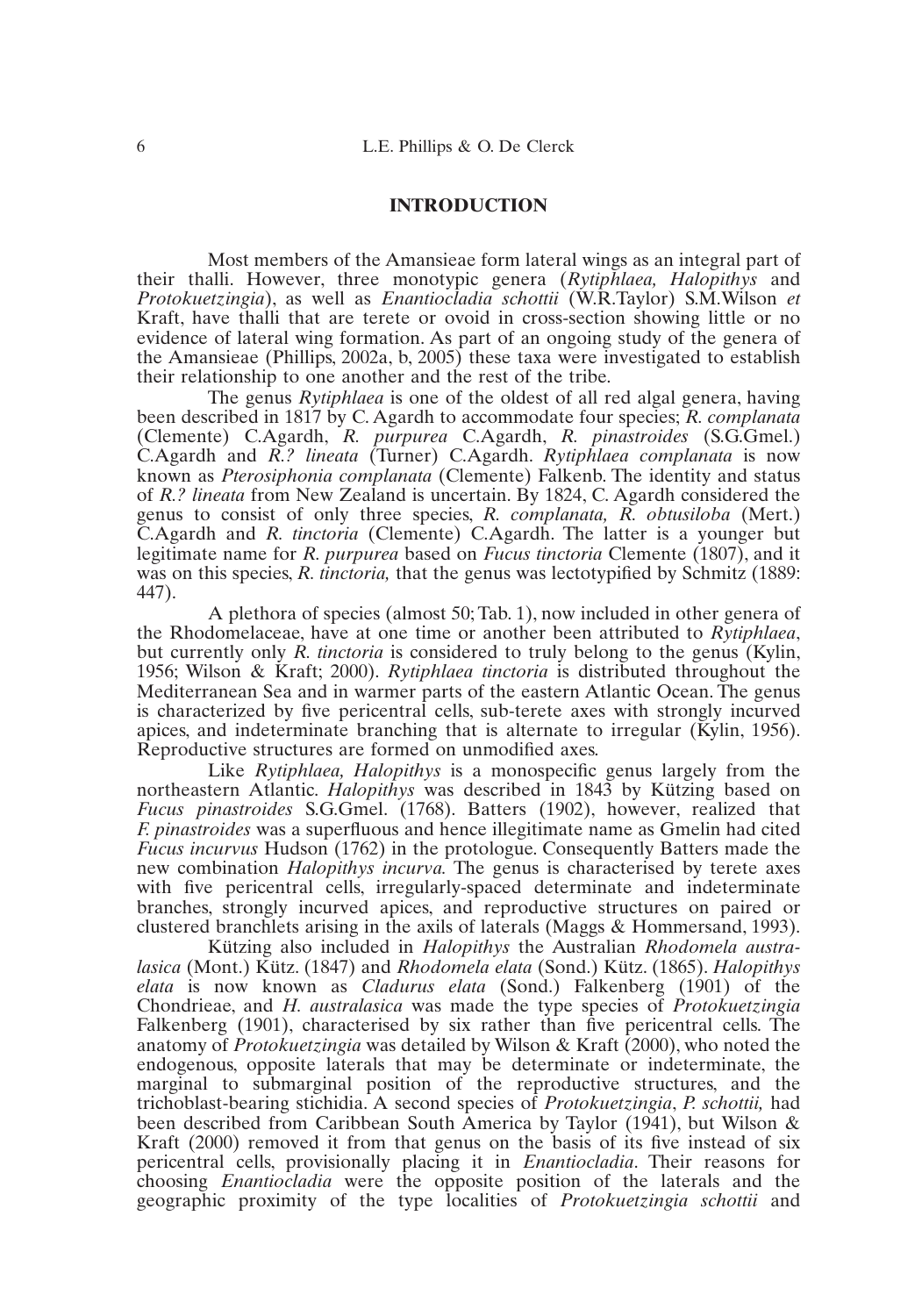| Rytiphlaea species                                                                  | Basionym                                                           | Type Locality                                                                        | Taxonomic History and Current Placement                                                                                                                                                                                           |
|-------------------------------------------------------------------------------------|--------------------------------------------------------------------|--------------------------------------------------------------------------------------|-----------------------------------------------------------------------------------------------------------------------------------------------------------------------------------------------------------------------------------|
| R. aculeata C.Agardh<br>1841†:26 nom. nud.,<br>.Agardh 1863:1087<br>mscr., J.Agardh |                                                                    | Western Australia                                                                    | "This is most likely a representative of Endosiphonia" Wilson & Kraft 2000:330<br>= Endosiphonia spinulosa (Harv.) Womersley et M.J. Parsons 2003: 251.<br>(see also Harv. 1863:xviii; Silva et al. 1996:551)<br>(of R. aculeata) |
| R. angusta Okamura<br>1896†:26                                                      |                                                                    | Japan                                                                                | = Symphyocladia gracilis (Martens) Falkenb. 1901:282, 736                                                                                                                                                                         |
| R. australasica (Mont.)<br>Endl. in Harv. 1847:32                                   | australasica Mont.<br>Rhodomela<br>1840†:154                       | Bay, Tasmania fide<br>$Diemen$ " $[=$ Storm<br>"in littoribus Van<br>Ducker, 1979:20 | -> Protokuetzingia australasica (Mont.) Falkenb. in Schmitz & Falkenberg 1897:469<br>$\rightarrow$ Halopithys Kütz. 1849:841<br>$\rightarrow$ Lophura Kütz. 1849:851                                                              |
| R. australis (Mont.)<br>Endlicher 1843:48                                           |                                                                    | Australia                                                                            | = Protokuetzingia australasica (Mont.) Falkenb.<br>err. cit. pro. R. australasica Mont.                                                                                                                                           |
| R. australis Kütz.<br>849:845                                                       |                                                                    | Falkland Islands                                                                     | $=$ Lophurella patula (Hook.f. & Harv.) De Toni<br>$= Rhodonela$ patula (fide De Toni 1903:1094)                                                                                                                                  |
| R.? baileyi Harv. 1853:29                                                           |                                                                    | California, U.S.A.<br>Monterey Bay,                                                  | → Pterosiphonia baileyi (Harv.) Falkenb. 1901:270<br>$\rightarrow$ Polysiphonia J.Agardh 1863:937<br>→ Vertebrata Kuntze 1891:928                                                                                                 |
| R. belangeri Mont.<br>857:138                                                       |                                                                    | Martinique                                                                           | and given locality should be investigated with regard to H. schottii<br>Description suggests possible links with Halopithys incurva                                                                                               |
| R. caespitosa (Hook.f.<br>et Harv.) J.Agardh<br>1863:1091                           | et Harv. in Harvey<br>caespitosa Hook.f.<br>Rhodomela<br>1855b:225 | Occepoto and<br>New Zealand<br>Parimahu,                                             | $=$ Lophurella caespitosa (fide Falkenberg 1901:436)                                                                                                                                                                              |
| Grev. 1831:149, fig. 1-4<br>R. canaliculata                                         |                                                                    | Western Australia<br>Swan River,                                                     | $\rightarrow$ Kuetzingia canaliculata (Grev.) Sond. 1845:54                                                                                                                                                                       |
| Kütz. 1843:448<br>R. capensis                                                       |                                                                    | Cape of Good Hope,<br>South Africa                                                   | = Pterosiphonia cloiophylla (C.Agardh) Falkenb. (fide Hommersand 1963:261)                                                                                                                                                        |

Table 1. Details of publication and current status of all Rytiphlaea species. Underlined species names indicate that current status is uncertain. In the<br>right hand column bold lettering indicates current placement. Table 1. Details of publication and current status of all *Rytiphlaea* species. Underlined species names indicate that current status is uncertain. In the right hand column bold lettering indicates current placement.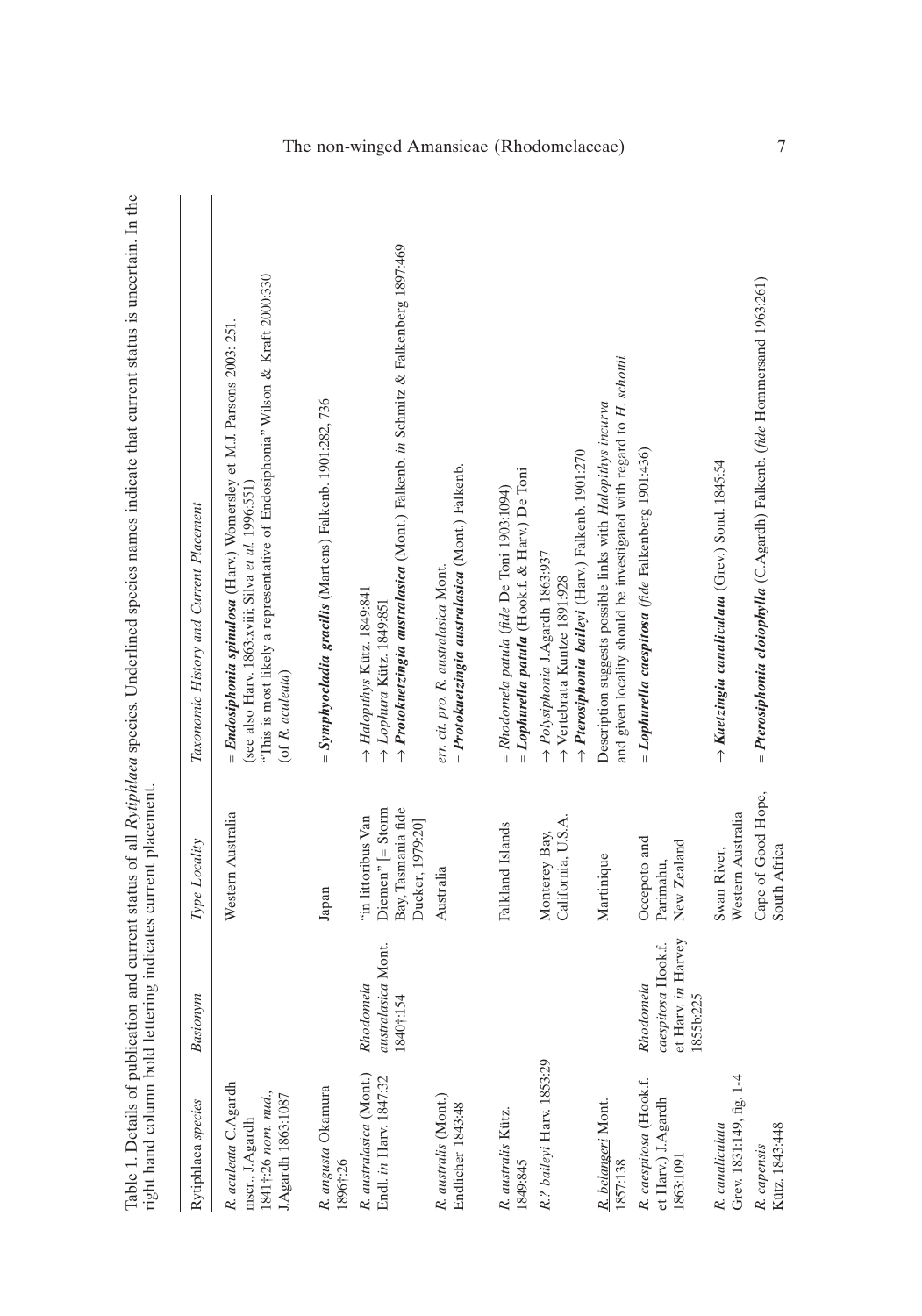| I.Agardh 1841†:26<br>R. cloiophylla<br>$(C.A$ gardh      | Rhodomela<br>cloiophylla<br>C.Agardh<br>1822:375                                    | Cape of Good Hope,<br>South Africa                                                              | → Pterosiphonia cloiophylla (C.Agardh) Falkenb. 1901:271                                                                                                                                                          |
|----------------------------------------------------------|-------------------------------------------------------------------------------------|-------------------------------------------------------------------------------------------------|-------------------------------------------------------------------------------------------------------------------------------------------------------------------------------------------------------------------|
| C.Agardh 1817:xxv<br>R. complanata<br>(Clemente)         | Fucus complanata<br>1807†:316<br>Clemente                                           | "in Mari Mediterraneo<br>Hiberniae" C.Agardh<br>et Atlantico ad oras<br>Hispaniae et<br>1828:54 | → Pterosiphonia complanata (Clemente) Falkenb. 1901:271                                                                                                                                                           |
| R. compressa J.Agardh<br>1885:106                        |                                                                                     | Western Australia<br>Geographe Bay,                                                             | $=$ Husseya rubra (Harv.)Silva in Silva et al. 1996:501 (fide Womersley 2003: 420).<br>"shows no relationship to the Amansieae" Wilson & Kraft 2000:330                                                           |
| R. corymbosa Kütz.<br>1849:844                           |                                                                                     | Cape of Good Hope,<br>South Africa                                                              | = Pterosiphonia cloiophylla (C.Agardh) Falkenb. (fide Silva et al. 1996:549)                                                                                                                                      |
| R. delicatula Hook.f.<br>et Harv. in Harvey<br>1855b:224 |                                                                                     | Blind Bay, Cook Straits,<br>Akaroa, New Zealand<br>D'Urville Island,                            | $\rightarrow$ Aphanocladia delicatula (Hook.f. et Harv.) Falkenb. in Schmitz & Falkenberg 1897:444                                                                                                                |
| R. dumosa Harv. 1847:33                                  |                                                                                     | Muysenberg, Cape of<br>Good Hope, South<br>False Bay, near<br>Africa                            | J.Agardh which is in synonymy with Pterosiphonia cloiophylla fide Papenfuss 1943:89)<br>(Delf & Michell 1921:114 place in synonymy with Polysiphonia acanthina<br>= Pterosiphonia cloiophylla (C.Agardh) Falkenb. |
| R. duperreyi C.Agardh<br>1828:52                         |                                                                                     | Martinique                                                                                      | Brantiocladia duperreyi (C.Agardh) Falkenb. in Schmitz 1889:447<br>→ Odonthalia Postels et Rupr. 1840:14<br>$\rightarrow$ Amansia J.Agardh 1841:26                                                                |
| R. elata (Sond.) Harv.<br>1855a:538                      | Rhodomela elata<br>Sond. 1853:699                                                   | Lefevre Peninsula,<br>South Australia                                                           | $\rightarrow$ Cladurus elatus (Sond.) Falkenb. 1901:223 see also Silva et al. 1996:485-6.<br>"material is insufficient for identification" Wilson & Kraft 2000:330                                                |
| R. episcopalis (Mont.)<br>Endlicher 1843:48              | episcopalis Mont.<br>1840†: 153, pl. 8,<br>pinastroides var.<br>Rhodomela<br>fig. 3 | Canary Islands                                                                                  | $= H.$ pinastroides (fide Falkenberg 1901:436)<br>$= \textit{Halopithys incurva}$ (Huds.) Batters                                                                                                                 |
| R. firma C.Agardh<br>1828:54                             |                                                                                     | Cape of Good Hope                                                                               | = Pterosiphonia cloiophylla (C.Agardh) Falkenb. (see Silva et al. 1996:549)                                                                                                                                       |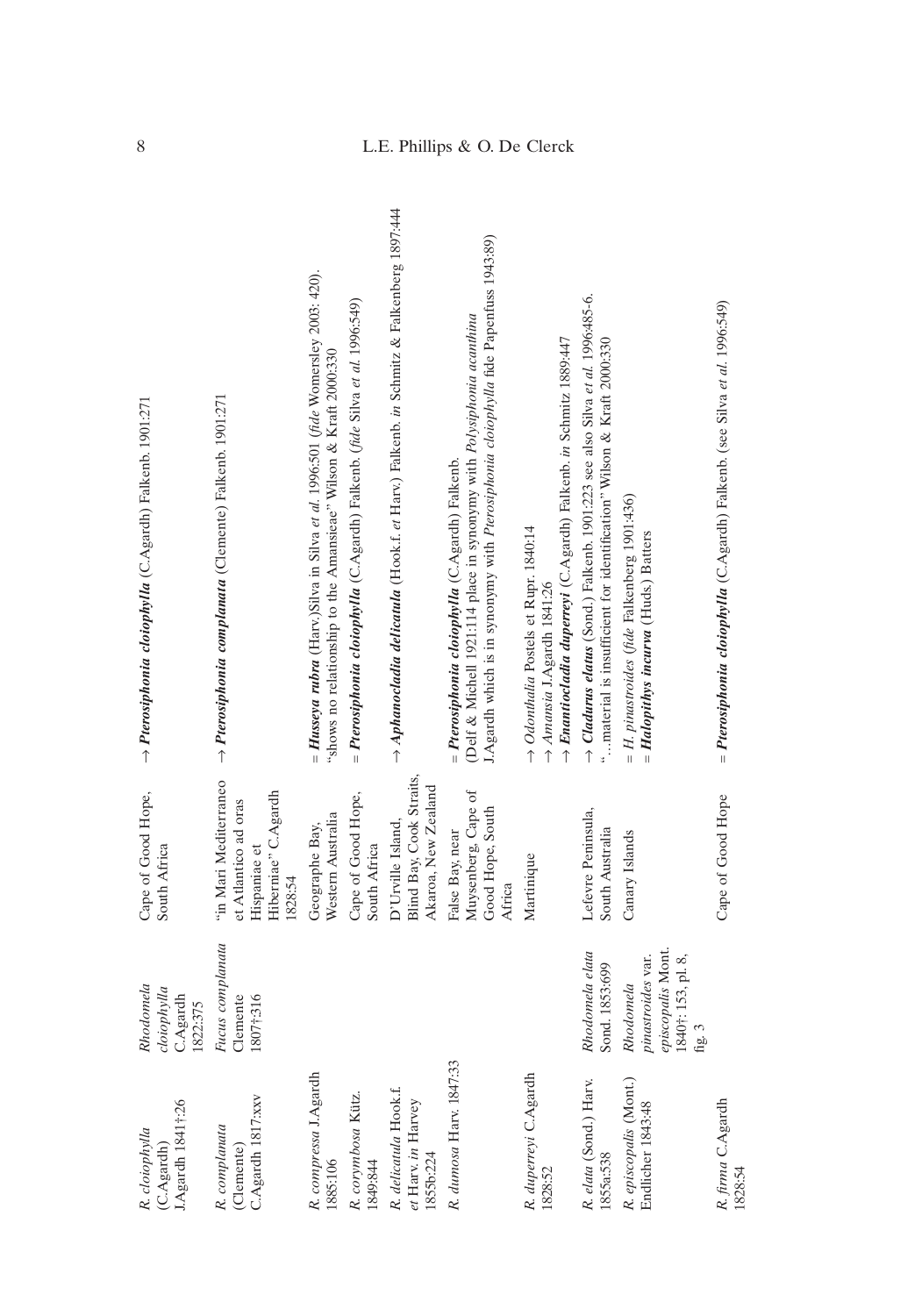| Rytiphlaea species                                                  | Basionym                                                                    | Type Locality                        | Taxonomic History and Current Placement                                                                                                                                                                                                                                   |
|---------------------------------------------------------------------|-----------------------------------------------------------------------------|--------------------------------------|---------------------------------------------------------------------------------------------------------------------------------------------------------------------------------------------------------------------------------------------------------------------------|
| R. fruticulosa (Wulfen)<br>Harv. 1849:81                            | Fucus fruticulosus<br>1790†:159, pl. 16,<br>fig. 1; 1803:56<br>Wulfen 1786- | UK?                                  | $\rightarrow$ Boergeseniella fruticulosa (Wulfen) Kylin 1956:507<br>→ Polysiphonia Sprengel 1827:350                                                                                                                                                                      |
| R. glomerata (C.Agardh) Amansia glomerata Hawaii<br>Decne. 1842:358 | C.Agardh<br>1822:194                                                        |                                      | Amansia glomerata C.Agardh (see Masuda & Abe 2002)<br>$\rightarrow$ Melanamansia R.E. Norris 1995:66<br>$\rightarrow$ Odonthalia Endlicher 1843:47<br>$\rightarrow$ Fimbriaria Trévisan 1845:30                                                                           |
| R. hilariana Grev.<br>1833†:423                                     |                                                                             | Brazil                               | → Vidalia obtusiloba (C.Agardh) J.Agardh (fide Taylor 1960:609)<br>$= Osmundaria obusilo ba (C.Agardh) R.E.Norris 1991:14$                                                                                                                                                |
| R. kuetzingioides Sond.<br>1880:33 nom. illeg.                      |                                                                             | Western Australia<br>Geographe Bay,  | (J. Agardh 1885 refers this species to Ryt. merrifieldiae)<br>$= A$ mansia serrata (Harv.) Womersley 2003: 394.                                                                                                                                                           |
| R. latiuscula Harv.<br>1857:331                                     |                                                                             | Japan                                | $\rightarrow$ Enantiocladia Okamura 1907:42, pl. IX, fig. 1, pl. X, figs 1-17<br>$\rightarrow$ Symphyocladia latiuscula (Harv.) Yamada 1941:215                                                                                                                           |
| R.? lineata (Turner)<br>C.Agardh 1817:xxv                           | Turner 1817:10<br>Fucus lineatus<br>pl. 201                                 | New Zealand (Banks)                  | $\rightarrow$ Epineuron lineatum (Turn.) Hook.f. et Harv. 1845:532<br>current status unknown                                                                                                                                                                              |
| R. merrifieldiae J.Agardh<br>1885:107 (merrifieldii)                |                                                                             | Western Australia                    | → Nanopera merrifieldiae (J.Agardh) S.M.Wilson et Kraft 2000:341                                                                                                                                                                                                          |
| Decne. 1842:358<br>(J.V.Lamour.<br>R. multifida                     | Amansia multifida<br>J.V.Lamour.<br>1809:332                                | Dominican Republic<br>Santo Domingo, | Amansia multifida J.V.Lamour. 1809:332                                                                                                                                                                                                                                    |
| R. obtusiloba<br>C.Agardh<br>1824:161                               |                                                                             | Brazil                               | → Osmundaria obtusiloba (C.Agardh) R.E.Norris 1991:14<br>→ Odonthalia Postels et Rupr. 1840:14<br>$\rightarrow$ Wormskioldia Spreng. 1827:332<br>→ Vidalia J.Agardh 1863:1123<br>$\rightarrow$ Euspiros Kuntze 1891:894<br>Amansia Grev. 1830:xlvi                        |
| R. pinastroides C.Agardh Fucus pinastroides<br>1817:xxv nom. illeg. | 1768:127, pl. XI,<br>fig. 1 $nom.$ illeg.<br>S.G.Gmel.                      | England                              | = Halopithys incurva (Huds.) Batters 1902:78<br>→ Halopithys Kütz. 1843:433                                                                                                                                                                                               |
| R. plana (Forssk.)<br>Kuntze 1898:424                               | Forsskål 1775:188<br>Conferva plana                                         |                                      | C. Agardh (1828: 53) listed the names as a likely synonym of  R. tinctoria, but the pres-<br>"the identity of this species is unknown. Voucher material is apparently not in existence.<br>ence of this species in the Red Sea is somewhat doubtful." Papenfuss (1968:28) |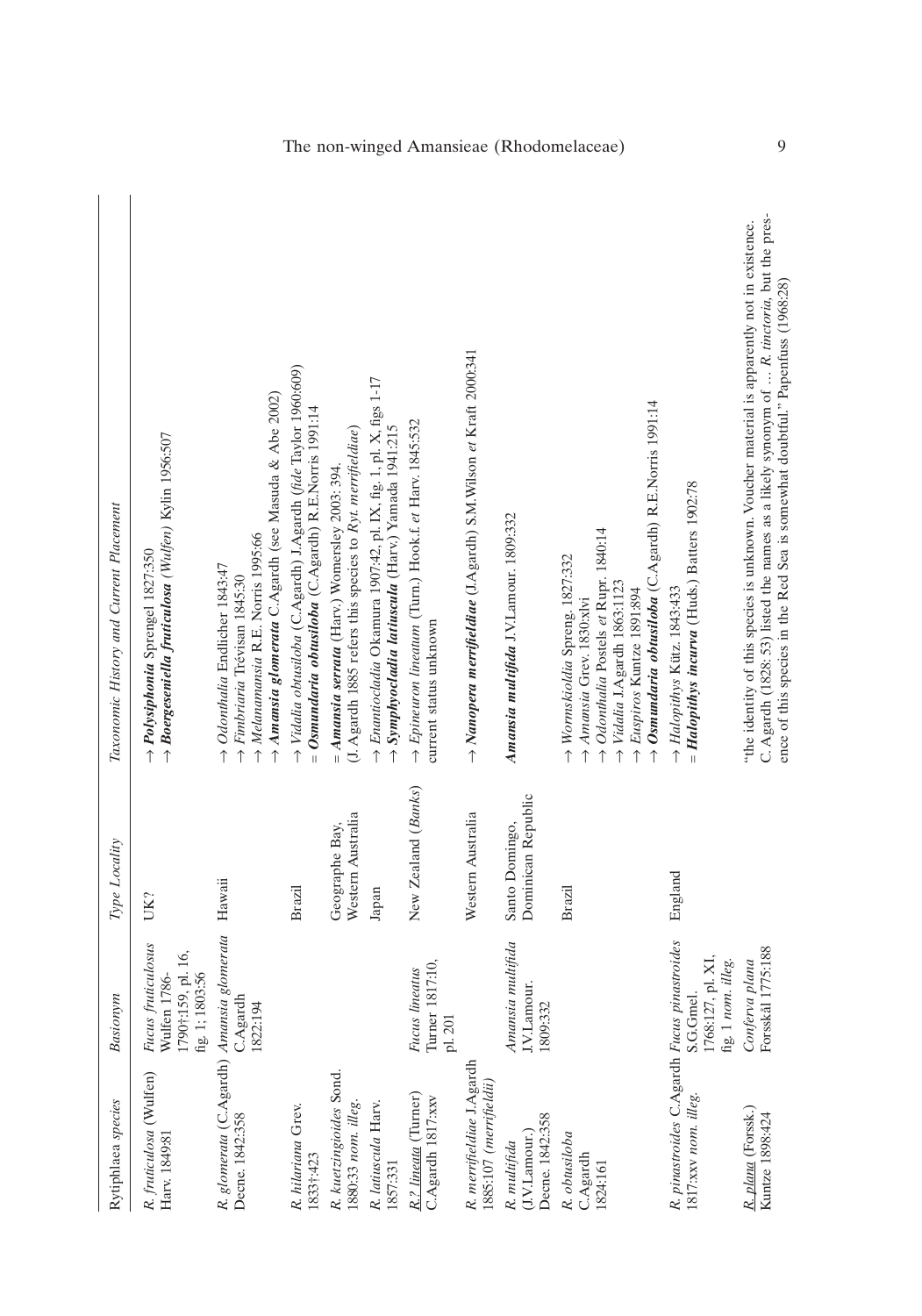| R. prolifera Grev. mscr.                                                    |                                                                                                                                                 | orientalis (Wight! Sub<br>n:o 146)" J.Agardh<br>"ad oras Indiae<br>1863:1116                   | $\rightarrow$ Enantiocladia prolifera Falkenb. in Schmitz & Falkenberg 1897:467<br>Amansia J.Agardh 1863:1116                                                                                                                                                                                                                      |
|-----------------------------------------------------------------------------|-------------------------------------------------------------------------------------------------------------------------------------------------|------------------------------------------------------------------------------------------------|------------------------------------------------------------------------------------------------------------------------------------------------------------------------------------------------------------------------------------------------------------------------------------------------------------------------------------|
| R. pumila C.Agardh<br>1827†:639                                             |                                                                                                                                                 |                                                                                                |                                                                                                                                                                                                                                                                                                                                    |
| 1841:181, pl. II, fig. 4<br>R. pumila Zanardini<br>non C.Agardh             |                                                                                                                                                 |                                                                                                | $\rightarrow$ Dasyopsis pumila f. zanardiniana (Zanardini) Mazza 1922-1926:1670                                                                                                                                                                                                                                                    |
| R. purpurea C.Agardh<br>1817: хх пот. поч.                                  | non Hudson 1762:471<br>purpureum (Huds.)<br>pl. 224 nom. illeg.<br>$( = Cystoclonium$<br>Fucus purpureus<br>Turner 1817:67,<br>Batters 1902:68) | U.K.                                                                                           | $=$ Rytiphlaea tinctoria (Clemente) C.Agardh                                                                                                                                                                                                                                                                                       |
| R. rhodantha (Harv.)<br>Decne. 1842:358                                     | rhodantha Harv.<br>pl. CXXVI<br>Delesseria<br>1834:151,                                                                                         | Cap Malheureux,<br>Mauritius                                                                   | $\rightarrow$ Amansia rhodantha (Harv.) J.Agardh                                                                                                                                                                                                                                                                                   |
| R. rigidula Kütz.<br>1843:448                                               |                                                                                                                                                 | Adriatic Sea                                                                                   | = $Rytiphlaea$ tinctoria (Clemente) C.Agardh (fde Falkenberg 1901:437)                                                                                                                                                                                                                                                             |
| R. semicristata J.Agardh<br>1842:145                                        |                                                                                                                                                 | Mediterranean                                                                                  | = Rytiphlaea tinctoria (Clemente) C.Agardh (see J. Agardh 1863:1093, Falkenberg<br>1901:437)                                                                                                                                                                                                                                       |
| R. seminuda Kütz.<br>1865:6, pl. 14a-c                                      |                                                                                                                                                 | Adriatic Sea                                                                                   | = Rytiphlaea tinctoria (Clemente) C.Agardh (fde De Toni 1903:1093)                                                                                                                                                                                                                                                                 |
| R. simplicifolia Harv.<br>1860:298                                          |                                                                                                                                                 | Australia                                                                                      | = $Epiglossum\ protiferum$ (C.Agardh) L.E.Phillips 2002b:                                                                                                                                                                                                                                                                          |
| R. sinensis Debeaux<br>1875:49 (also 1873†,<br>nom <sub>nu</sub>            |                                                                                                                                                 | Du Chang-tong)" China<br>"du camp de Tché-fou,<br>et non loin de la rade<br>de Yan-taiï (Prov. | (imperfecte descripta et tantum quoad habitum caespitis ficta) [imperfectly described and of<br>the size and habit of turf  videtur, suadente quoque loco natali, h.e. Tscifu maris sinensis,<br>eadem species ac Symphyocladia gracilis (Mart.) Falk. Vix comparanda videtur cum<br>Odonthalia floccosa (Esp.)" De Toni 1903:1099 |
| P.C.Silva <i>in</i> Silva <i>et al.</i><br>1996:551<br>R. spinulosa (Harv.) | Alsidium spinulosa<br>Harv. 1855a:538                                                                                                           | Western Australia                                                                              | "The genus to which it truly belongs cannot positively be known till its tetrasporic fruit<br>shall be found." Harv. 1860:pl. CXXX. Illustrations show 4 pericentral cells.<br>= Endosiphonia spinulosa (Harv.) Womersley et M.J. Parsons 2003: 251.                                                                               |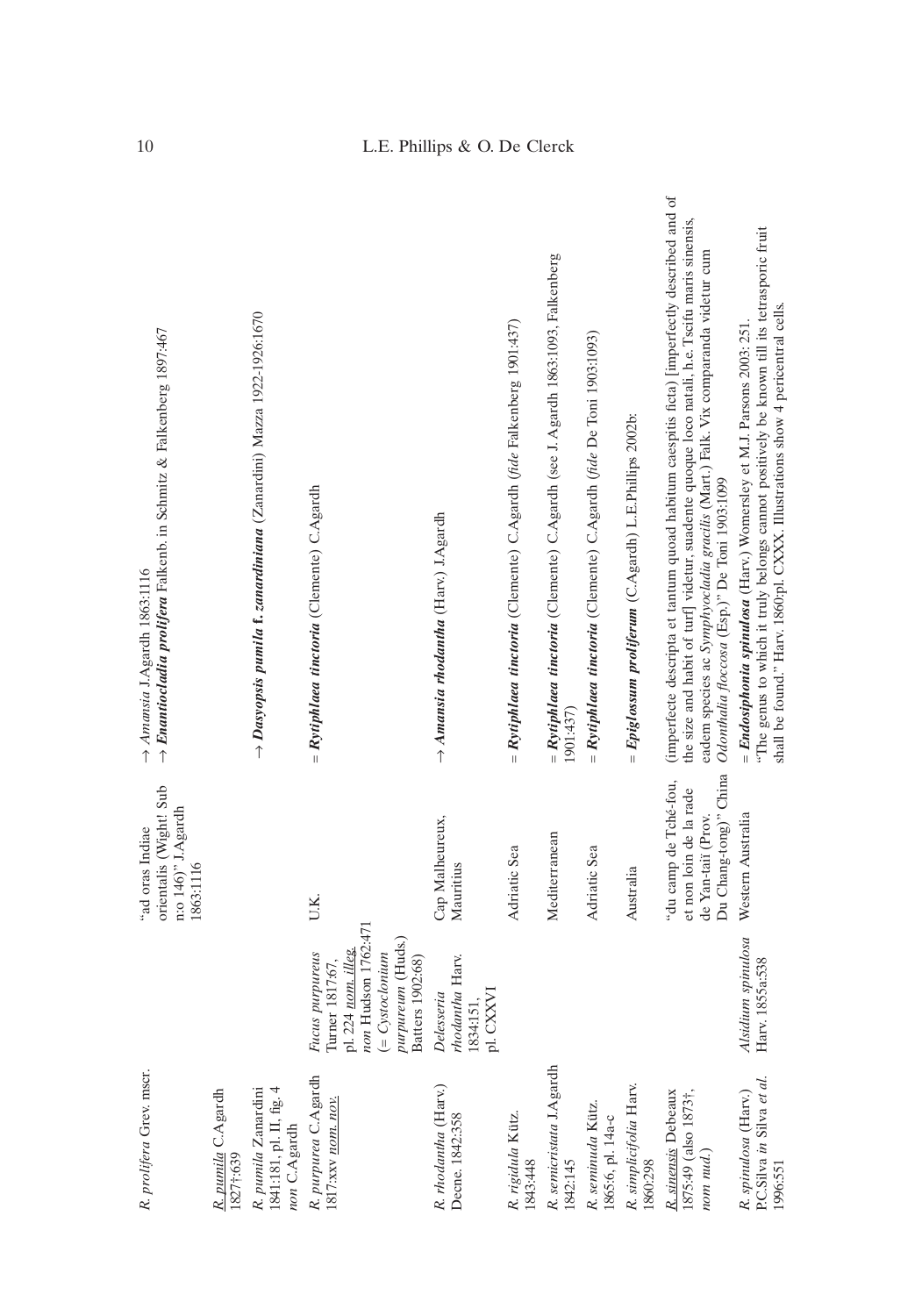| Rytiphlaea species                                                                  | Basionym                                              | Type Locality                              | Taxonomic History and Current Placement                                                                                                                                                                                                                                                                                                   |
|-------------------------------------------------------------------------------------|-------------------------------------------------------|--------------------------------------------|-------------------------------------------------------------------------------------------------------------------------------------------------------------------------------------------------------------------------------------------------------------------------------------------------------------------------------------------|
| R. stangeri Harv. mscr.                                                             |                                                       | Port Natal (Durban),<br>South Africa       | $\rightarrow$ Polysiphonia stangeri Harv. ex J. Agardh 1863:937<br>$\rightarrow$ Pterosiphonia stangeri (Harv.) Falkenb. 1901:270                                                                                                                                                                                                         |
| R. thuyoides (Harv.)<br>Harv. 1849:81                                               | thuyoides Harv. ex<br>Mackay 1836:205<br>Polysiphonia | Miltown Mal Bay, Co.<br>Clare, Ireland     | $\rightarrow$ Boergeseniella thuyoides (Harv.) Kylin 1956:508<br>$\rightarrow$ Pterosiphonia Batters 1902:82                                                                                                                                                                                                                              |
| R. truncata Kütz. 1865:5,<br>pl. 11e-h                                              |                                                       | Cape of Good Hope,<br>South Africa         | "R. uncialis, cespitosa, angustissima, parum complanata, alterne et distiche ramosa, ramis<br>bi-tripinnatis, pinnis apice truncatis, dichotome-multifidis, laciniis terminalibus brevissime<br>articulatis, atriculis unicellularibus - Ad Caput bonae spei." (Kütz. 1865:5)<br>Looks to have 6 pericentral cells from the illustration. |
| nud.; Tisdall 1898:513 nom. nud<br>R. umbellata J.Agardh ex<br>Wilson 1892:166 nom. |                                                       | Port Phillip Heads,<br>Victoria, Australia | same as R. umbellifera = Cladurus elatus?                                                                                                                                                                                                                                                                                                 |
| R. umbellifera J.Agardh<br>1894:77                                                  |                                                       | Port Phillip Heads,<br>Victoria, Australia | = Cladurus elatus (Sond.) Falkenb. (fide Wilson & Kraft 2000:330)                                                                                                                                                                                                                                                                         |
| Decne 1842:358 nom<br>R. undulata (Decne)<br>nud.                                   | Amansia undulata<br>Decne 1841:173<br>nud.<br>nom.    |                                            |                                                                                                                                                                                                                                                                                                                                           |
|                                                                                     |                                                       |                                            |                                                                                                                                                                                                                                                                                                                                           |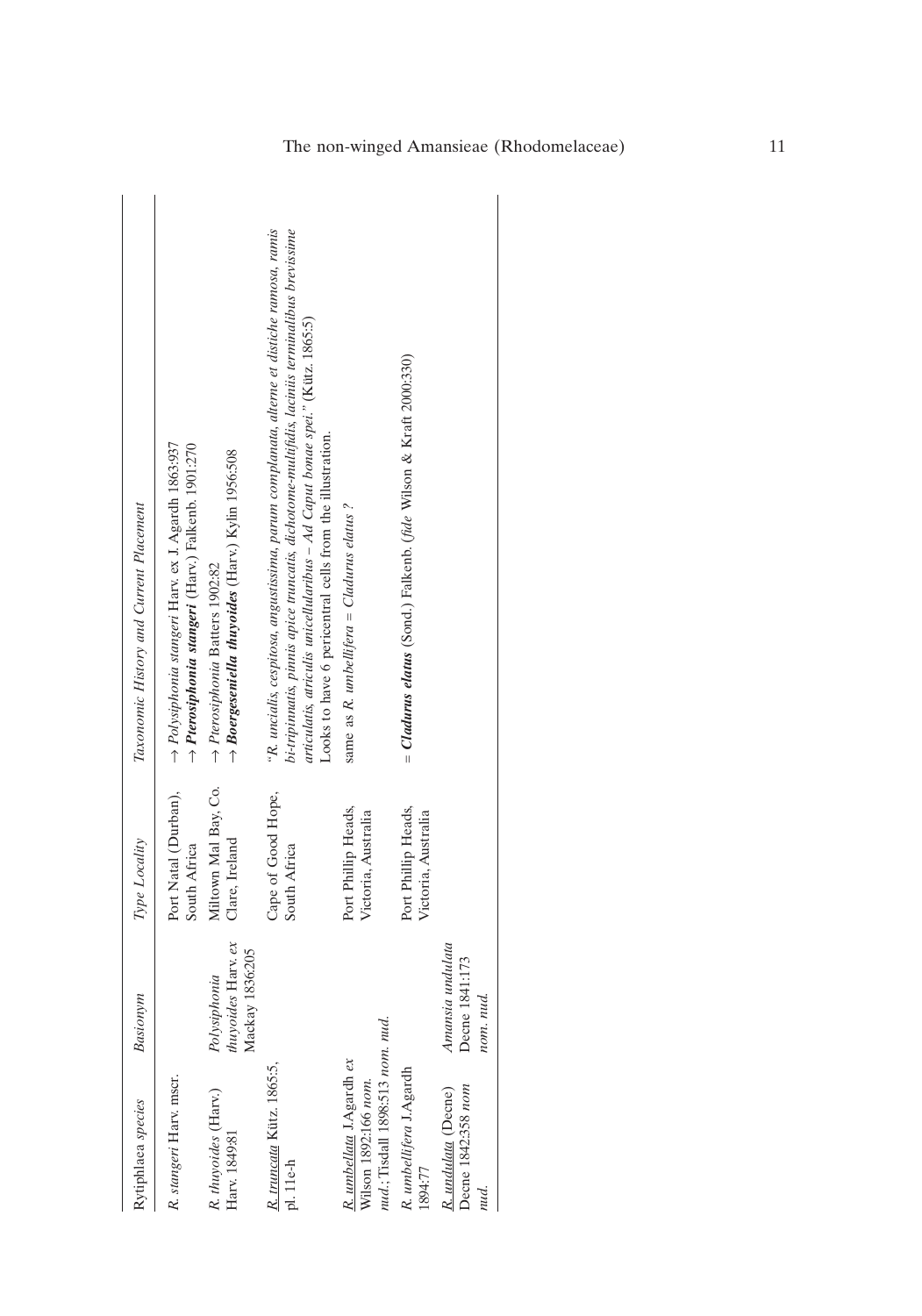*E. duperreyi* (the type species of *Enantiocladia*). They also noted the common abaxial positions of the procarps and the number of pericentral cells, although these can hardly be considered unique generic characters of *Enantiocladia* within the Amansieae. They did not discuss any possible relationship to the other semiterete members of the Amansieae, particularly *Rytiphlaea* and *Halopithys*, despite citing the pronounced flattening of the winged thallus as a generic character of *Enantiocladia*, a feature not present in *E. schottii.*

Simons (1970) established another monotypic rhodomelaceous genus, *Digeneopsis*, for the newly collected *D. subopaca* from Mozambique. Simons' descriptions of both the genus and species briefly characterized members as erect and having corticated stems densely covered with determinate branches, these branched near the base and with rounded apices. Tetrasporangia were said to be formed two per segment in stichidia, but gametophytic plants were unknown. The pericentral cell number was not specified, but Simons' illustrations (1970, fig. 11F) suggest that there are five. The genus name refers to the similarity in overall habit to the widespread *Digenea simplex* (Wulfen) C.Agardh of the Polysiphonieae. Simons (1976) also included *Digeneopsis* within the Polysiphonieae although a number of features appear to be at odds with characteristics of that tribe.

New material of *Digeneopsis*, including female gametophytic plants, have prompted the investigation of this genus and its comparison to genera of the Amansieae that are similar in pericentral cell number and in the terete to subterete profiles of the axes in cross-section. Material of *Rytiphlaea tinctoria* suitable for DNA extraction was also obtained, allowing analysis of both molecular and morphological characters and comparison with the previously published sequences of *Halopithys incurva* (Phillips, 2000) and the non-winged amansioid species *Protokuetzingia australasica* (Phillips, 2002a).

#### **MATERIALS AND METHODS**

Anatomical observations were made from herbarium specimens or formaldehyde-preserved material. Sections were cut by hand with a single-edged razor blade, rehydrated where necessary in a weak detergent solution, stained in 1% acidified aniline-blue solution, and mounted on glass slides in 20%-50% Karo™ corn syrup (CPC International Inc., Englewood Cliff, NJ).

**Specimens examined:** *Rytiphlaea tinctoria*: 1. Le Dramont, Colanque du Pin, France, shaded crevices, 30 cm depth (*Coppejans*; 19.ix.1975, GENT HEC 2610). 2. Calvi, Pointe de la Revellata, Corsica, 40 m depth (*Coppejans*; 8.iv.1981, GENT HEC 4778). 3. Brucoli, Syracuse, Eastern Sicily, 50 cm depth (*Furnari*; 24.x.2000, MELU LEP R170). 4. Split, Croatia, at the base of *Cytoseira* spp., 1 m depth (*Coppejans*; 2.xi.1976, GENT HEC 2766). 5. Sikinos, Greece, 50 cm depth (*Coppejans*; 10.xiii.1972, GENT HEC 1679). *Halopithys incurva*: 1. Le Dramont, Colanque du Pin, France, 50 cm depth (*Coppejans*; 22.ix.1974, GENT HEC 2301). 2. Brest, Anse du Caro, France, infralittoral fringe (*Coppejans*; 28.iii.1975, GENT HEC 2464). 3. Calvi, Grottes de Veaux, Corsica (*Coppejans*; 9.xii.1977, GENT HEC 3260). 4. Bembridge, Isle of Wight, United Kingdom, mediolittoral (*Coppejans*; 9.iv.1977, GENT HEC 2913). 5. Tabarka, Tunisia, 2 metres depth, (*West*; 14.iv.1975, JAW15471). *Halopithys (Enantiocladia) schottii*: 1. Cartagena, Columbia (*Schott*

<sup>1.</sup> Culture collections of J.A. West, School of Botany, The University of Melbourne, Australia.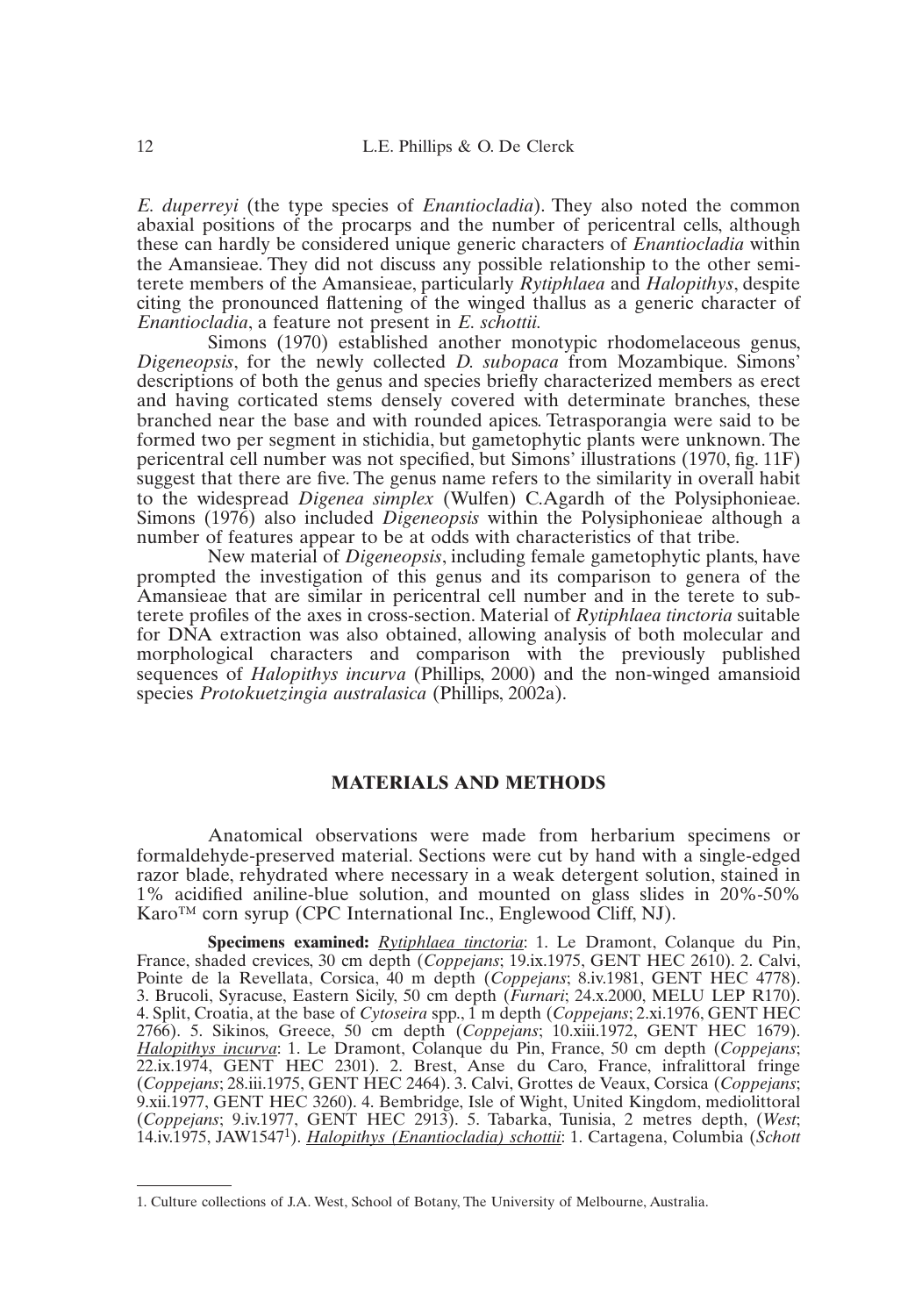No. 19; xi.1857, F980817, female, HOLOTYPE) (*Schott*; no date, F1013299, male). *Halopithys (Digeneopsis) subopaca*: 1. Santa Maria, Inhaca, Mozambique (*Isaac* B. 273 sub. Simons 2748 (*parte*), BOL) 2. Bangha Nek, Rabbit Rock, Kwazulu Natal, South Africa, intertidal (*Coppejans*, *De Clerck, Bolton, Anderson, Leliaert, Muylle & De Smet*; 13.viii.1999, GENT KZN 569) 3. Kosi Bay, Kwazulu Natal, South Africa, intertidal pools (*Coppejans et al.*; 16.viii.1999, GENT KZN 748, tetrasporophyte) 4. Mabibi, Mabibi Point, 30 km N of Sodwana Bay, Kwazulu Natal, South Africa, intertidal pools (*Coppejans et al.*; 9.viii.1999, GENT KZN 368A) (*De Clerck & Cocquyt*; 13.viii.2000, GENT KZN 1641, female) 5. Cape Vidal, Kwazulu Natal, South Africa, shallow intertidal pools (*De Clerck & Cocquyt*; 18.viii.2000, GENT KZN 1809) 6. Crayfish Point, Mapelane, Kwazulu Natal, South Africa, shallow mid intertidal pools (*De Clerck & Cocquyt*; 20.viii.2000, GENT KZN 1843)

Herbarium specimens were scanned using a UMAX Astra 2100s flatbed scanner (Umax Systems GmbH, Willich, Germany), low-power habit micrographs were photographed using a WILD photoautomat MPS 55 macroscope (Leica, Heidelberg, Germany), and photomicrographs were taken on ZEISS Axioskop2 microscope (Carl Zeiss, Oberkochen, Germany).

Sequences of the 18S rRNA gene were obtained for five species (Tab. 2) following the methods described in Phillips *et al.* (2000). Using SeqPup (Gilbert, 1995), the sequences were added by eye to an alignment of 12 previously published species (Tab. 3).

The alignment was converted into an unordered character state matrix (A, G, T, C,  $- = \text{gap} \times = \text{missing data}$ ) using the PAUP computer package version 4.0b8 (Swofford, 2000). All characters were equally weighted and gaps were treated as missing data. Most-parsimonious trees were obtained using the branchand-bound search option. Once obtained, trees were rooted with reference to two species of the genus *Polysiphonia*. One thousand bootstrap replicates were performed to obtain a measure of the robustness of the phylogeny.

The maximum likelihood analysis was conducted using a likelihood model estimated from the data set and refined through successive tree searches. The result corresponded to the Hasegawa-Kishino-Yano model (Hasegawa *et al.*, 1985) with a transition/transversion ratio of 2, a proportion of invariable sites estimated as 0.66, with rates (for variable sites) assumed to follow a gamma distribution with shape parameter 0.80. This combination of parameters produced the tree with the highest log-likelihood.

| <b>Collection Details</b><br>(Location, Collector, Date, Voucher)                               | <b>Genbank</b><br><b>Accession Number</b> |
|-------------------------------------------------------------------------------------------------|-------------------------------------------|
| Cervantes, Western Australia, $M \& F$<br><i>Hommersand, 20.ix.1995, MELU A000054</i>           | AY237283                                  |
| Brucoli, Syracuse, Eastern Sicily, Furnari,<br>24.x.2000, MELU LEP-R170                         | AY237284                                  |
| Farmer Rocks, Three Kings Islands,<br>New Zealand, <i>Knight</i> , 25.xi.1998,<br>MELU LEP-R112 | AY237285                                  |
| Yule Point, Port Douglas, Queensland,<br>West, 12.vi.1987, JAW 2841                             | AY237286                                  |
| Cottesloe, Western Australia, McKernan,<br>24.iii.1999, MELU LEP-R125                           | AY237287                                  |
|                                                                                                 |                                           |

Table 2. Collection information for species included in 18S rRNA gene sequencing.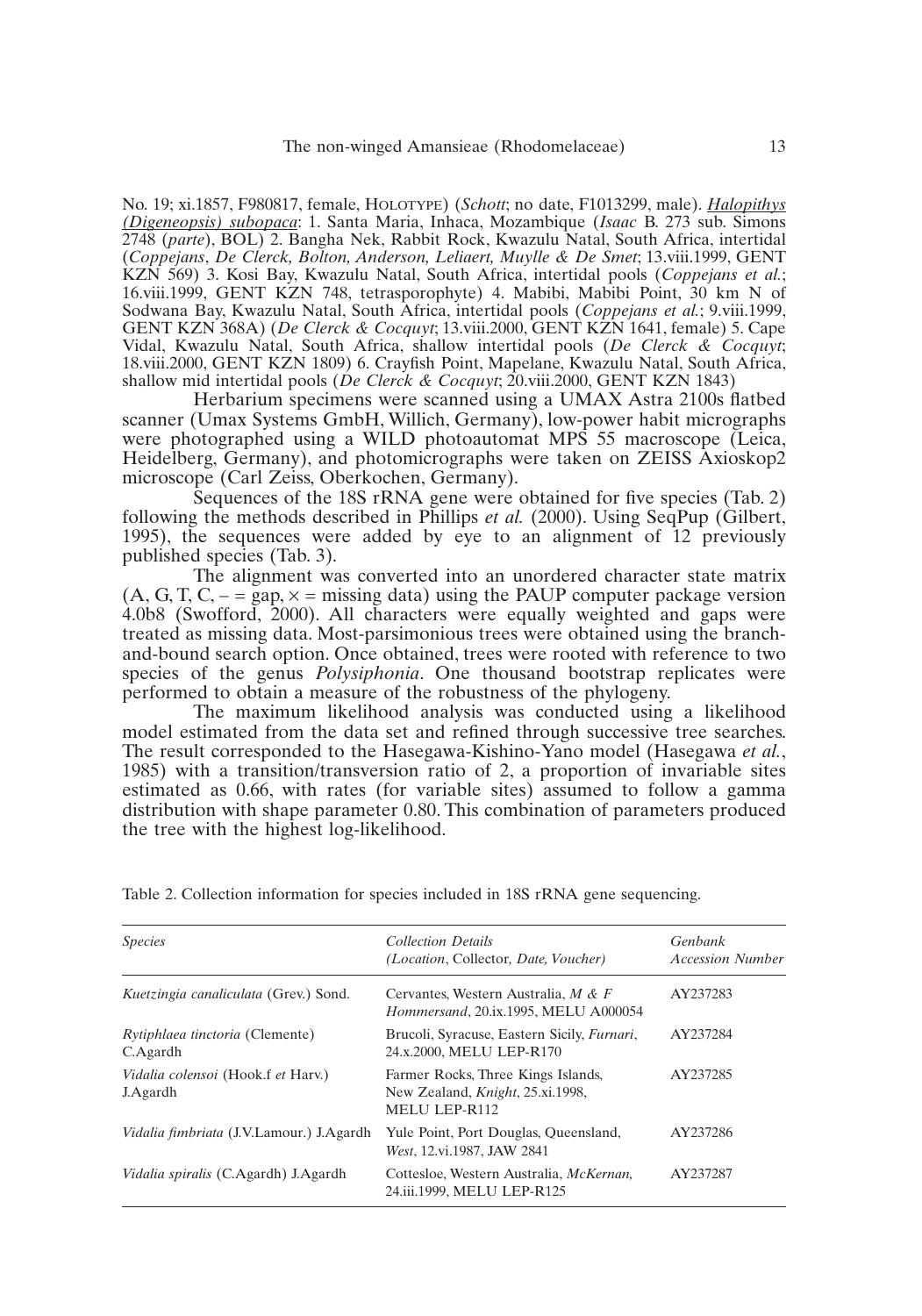| <i>Species</i>                                                   | Reference                                    | Genbank                 |
|------------------------------------------------------------------|----------------------------------------------|-------------------------|
|                                                                  |                                              | <b>Accession Number</b> |
| Adamsiella melchiori L.E.Phillips et W.A.Nelson                  | Phillips, 2002a (as<br>Lenormandia sp. 1)    | AF339897                |
| Melanamansia glomerata (C.Agardh) R.E.Norris                     | Phillips, 2000                               | AF251512                |
| Melanamansia mamillaris (J.V.Lamour.<br>ex C.Agardh) R.E. Norris | Phillips et al. 2000                         | AF203889                |
| Epiglossum smithiae Hook.f. et Harv.                             | Phillips, 2002a<br>(as Lenormandia smithiae) | AF339895                |
| Aneurianna dentata L.E.Phillips                                  | Phillips, 2003                               | AY237280                |
| Halopithys incurva (Huds.) Batters                               | Phillips, 2000                               | AF251513                |
| Lenormandia spectabilis Sond.                                    | Phillips, 2002a                              | AF339896                |
| Neurymenia fraxinifolia (Mert. ex Turner)<br>J.Agardh            | Phillips, 2002a                              | AF339899                |
| Osmundaria prolifera J.V.Lamour.                                 | Phillips, 2002a                              | AF339900                |
| Polysiphonia howei Hollenb.                                      | Phillips, 2003                               | AY237282                |
| Polysiphonia savatieri Hariot                                    | Phillips et al., 2000                        | AF203885                |
| Protokuetzingia australasica (Mont.) Falkenb.                    | Phillips, 2002a                              | AF339901                |

Table 3. 18S rRNA gene sequences used in alignment and not generated in this study

Distance analysis was conducted using the Hasegawa-Kishino-Yano model (Hasegawa *et al.*, 1985), the trees constructed using the neighbor-joining algorithm. One thousand bootstrap replicates of the data set were analysed to assess the robustness of the resultant phylogeny.

#### **RESULTS AND DISCUSSION**

**Genus** *Rytiphlaea* **C.Agardh,** 1817: xxv; 1828: 50; Harvey, 1847: 31; 1849: 77; 1853: 28; 1855b: 224; Kützing, 1849: 844; Bertoloni, 1862: 131; J. Agardh, 1863: 1084; 1885: 106; Ardissone, 1883: 420; Schmitz, 1889: 447; Schmitz & Falkenberg, 1897: 467; Falkenberg, 1901: 436; De Toni, 1903: 1093; 1924: 427; Preda, 1908: 188; Kylin, 1956: 544; Wilson & Kraft, 2000: 330.

**Etymology**: "*rytis*" = a wrinkle, "*phloios*" = cortex, referring to the transversely furrowed or striate appearance of the surface.

**Lectotype and only species**: *R. tinctoria* (Clemente) C.Agardh (Schmitz, 1889)

**Distribution**: Mediterranean Sea, Atlantic coasts of Spain, Portugal, northern Africa and Macaronesia (Fig. 1).

*Rytiphlaea tinctoria* **(Clemente) C.Agardh**, 1824: 160; 1828: 52; Naccari, 1828: 64 (*Ritiflea tintoria*); Zanardini, 1841: 181; J.Agardh, 1842: 145; Endlicher, 1843: 48; Kützing, 1843: 448; 1849: 845; 1865: 6, pl.13e-i; Zanardini, 1843: 51; Frauenfeld, 1855: 64 + pl.; Bertoloni,1862: 131; Ardissone & Strafforello, 1878: 218; Ardissone,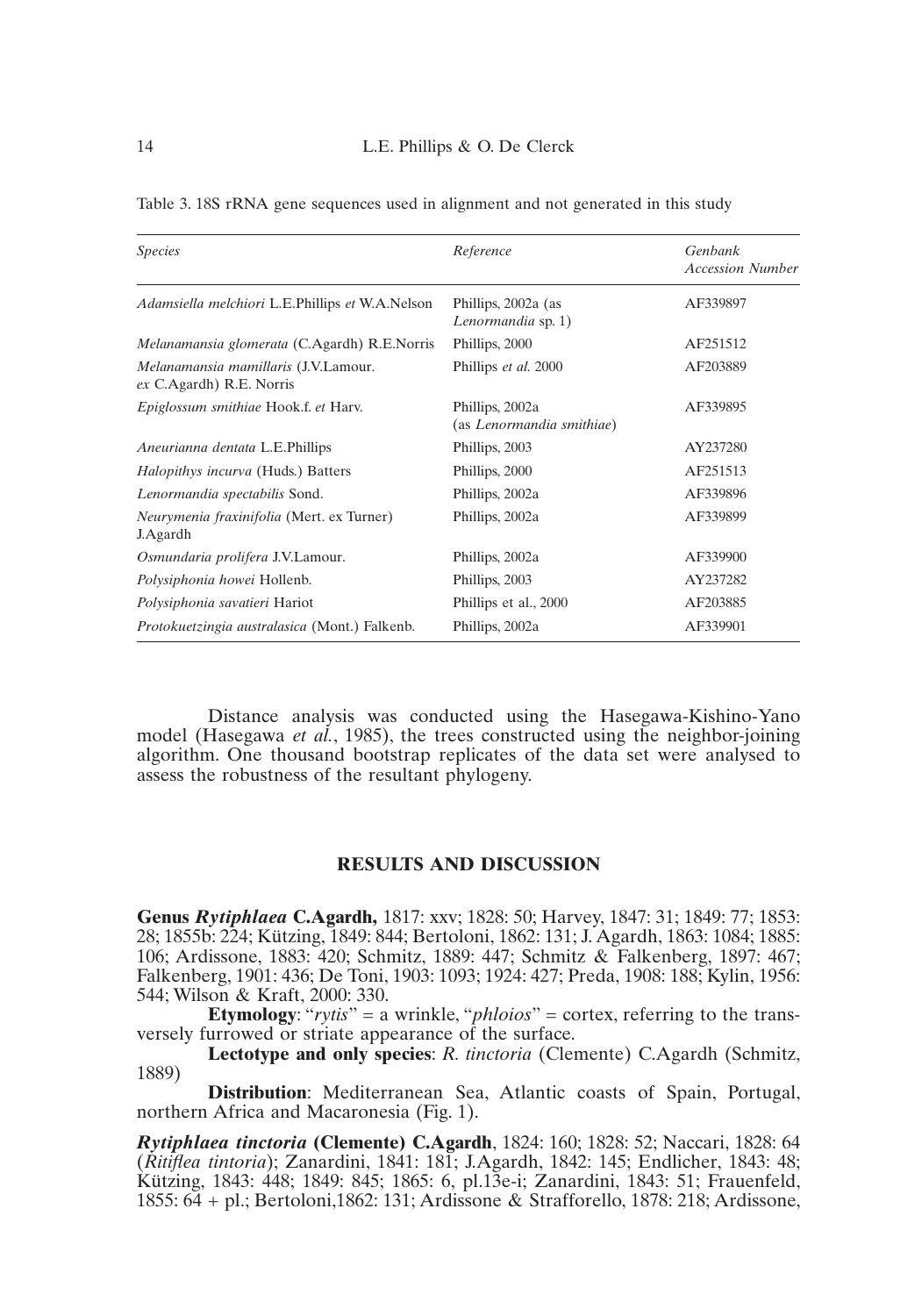

Fig. 1. Distribution of the non-winged Amansieae. Arrows indicate type localities of *Halopithys* species. *inc – H. incurva, sch – H. schottii, sub – H. subopaca.*

1883: 422; Hauck, 1885: 247, fig. 100; Schmitz, 1889: 447; Bornet, 1892: 302; Schmitz & Falkenberg, 1897: 467; Reinbold-Itzehoe, 1898: 90; Falkenberg, 1901: 438; De Toni,1903: 1095; 1924: 427; Mazza, 1905-1911: 371; Preda, 1908: 189; Børgesen, 1930: 116; J.Feldmann, 1942: 92; J.Feldmann & Tixier, 1947: 341; Kylin, 1956: 544; Gayral, 1958: 498, pl. CLI, fig. 72C; Papenfuss, 1968: 101, Ardré, 1970: 220; Nizamuddin & Lehnberg,  $\hat{1}970$ : 128, pl. XIX, fig. 44; Gerloff & Geissler, 1971: 788; Haritonidis & Tsekos, 1974: 38; 1975: 219; 1976: 283; Levring, 1974: 104; Tsekos & Haritonidis, 1974: 405; 1977: 63; Nizamuddin *et al.*, 1979: 475; Meñez & Mathieson, 1981: 52; Weisscher, 1983: 76; Audiffred & Weisscher, 1984: 26; Giaccone *et al.*, 1985: 695; South & Tittley, 1986: 56; Boudouresque & Perret-Boudouresque, 1987: 34; Aleem, 1993: 102; Carrillo & Sansón, 1999: 68,92,207.

*Fucus tinctorius* Clemente, 1807†:316.

*Fucus purpureus* Turner, 1817: 67, pl. 224 *nom. illeg*.; Bertolini, 1819: 222, 306, pl. 5, fig. 7a,ab. non *Fucus purpureus* Hudson,1762: 471; Esper,1798: 114, pl. LVIII [= *Cystoclonium purpureum* (Huds.) Batters, 1902: 68].

*Rytiphlaea purpurea* C.Agardh, 1817: xxv *nom. nov.*

*Fucus striatus* Draparn. *mscr.*(fide De Toni, 1924: 1095).

*Fucus phenax* Sprengel, 1809: 191, pl.7, fig. 15.

*Polysiphonia campanulata* Delle Chiaje, 1829†: 68 (*fide* Falkenberg, 1901:438).

*Rytiphlaea tinctoria* var. *horridula* J.Agardh, 1842: 145. *Rytiphlaea semicristata* J.Agardh,1842: 145; 1863: 1092; Kützing, 1849: 845. *Rytiphlaea rigidula* Kützing, 1843: 448; 1849: 845; 1865: 6, pl. 13a-d. *Rytiphlaea seminuda* Kützing, 1865: 6, pl. 14a-c.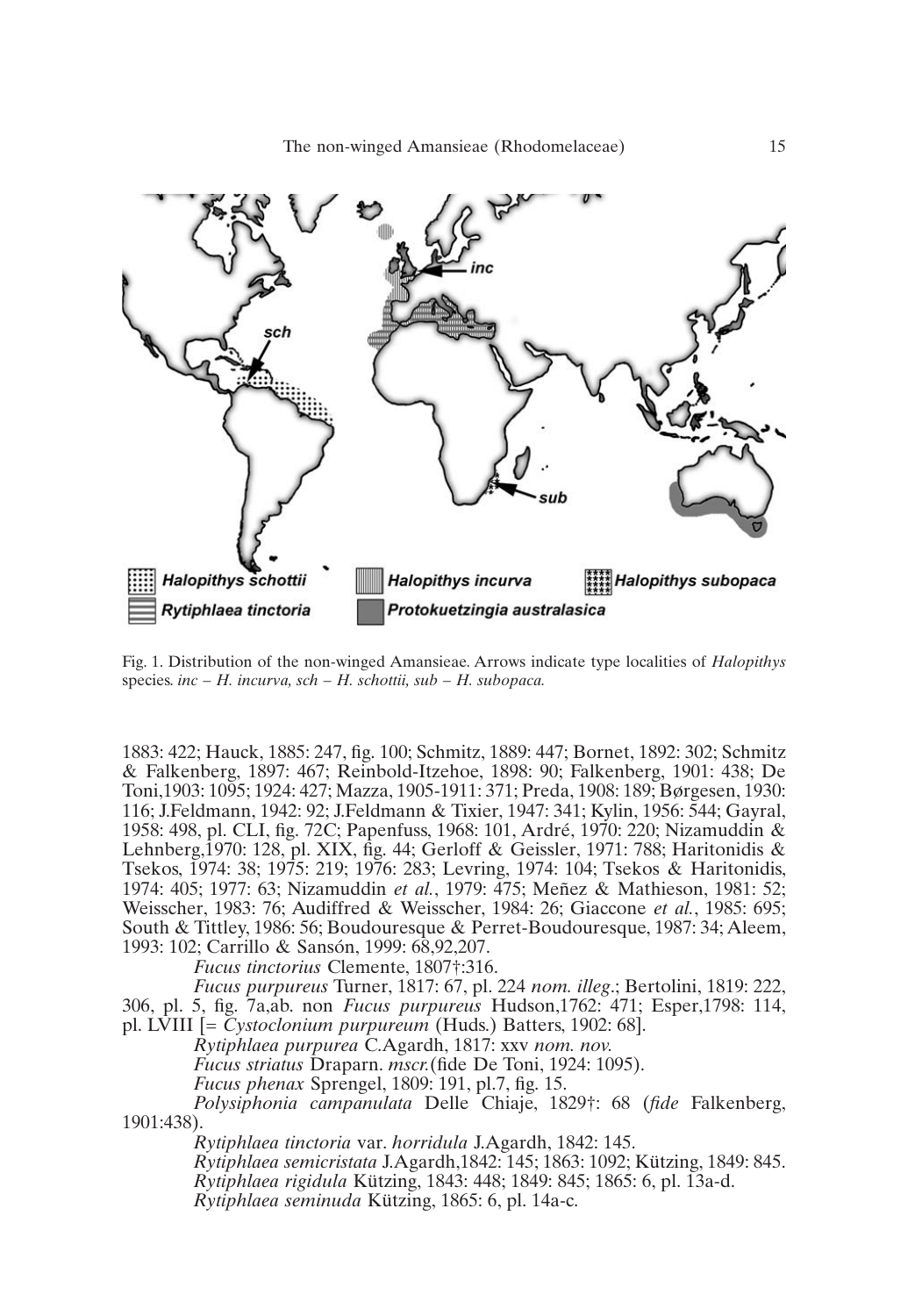**Lectotype**: MA-Algae 1473 (Cremades, 1993: 23-24, fig. 8) (not seen). **Type Locality**: Castillo de St Catalina and Punto de St Maria, Andalucia,

Spain

**Distribution:** As for genus (Fig. 1). There are also isolated reports of this species from the Red Sea (Turner, 1817: 68; Muschler, 1908: 217; Farghaly, 1980: 165), but its presence there has not been confirmed (Papenfuss, 1968:101).

**Habit and Anatomy**: Plants are found from the intertidal to depths of 60 metres (Falkenberg, 1901 and observations of specimens in GENT) in a variety of habitats but mostly on sandy or muddy substrate, maerl banks or shell debris. Thalli arise from a discoid holdfast with one to several erect axes being produced from a single holdfast (Fig. 2). Plants reach up to 18 cm in height (Kylin, 1956), are



Figs 2-7. *Rytiphlaea tinctoria* (Clemente) C.Agardh (2 = GENT HEC 1679, 3-7 = MELU LEP-R170). **2**. Habit. Scale = 1 cm. **3**. Habit showing regular alternate branching, incurved apices, transverse striations (arrows) and vegetative trichoblasts. Axes are more heavily pigmented at the apices. Scale  $= 1$  mm. **4**. Strongly incurved branch apices with vegetative trichoblasts. Scale  $=$ 250 µm. **5**. Detail of branch apex. Young trichoblasts are formed within a gelatinous vesicle (arrow) but elongate once erupted. Scale = 100 µm. **6-7**. Cross-sections through young and mature axes showing central-axial cells (asterisks), five pericentral cells (dots), further medullary cells and darkly pigmented cortex. Scales  $5 = 100 \mu m$ ,  $6 = 200 \mu m$ .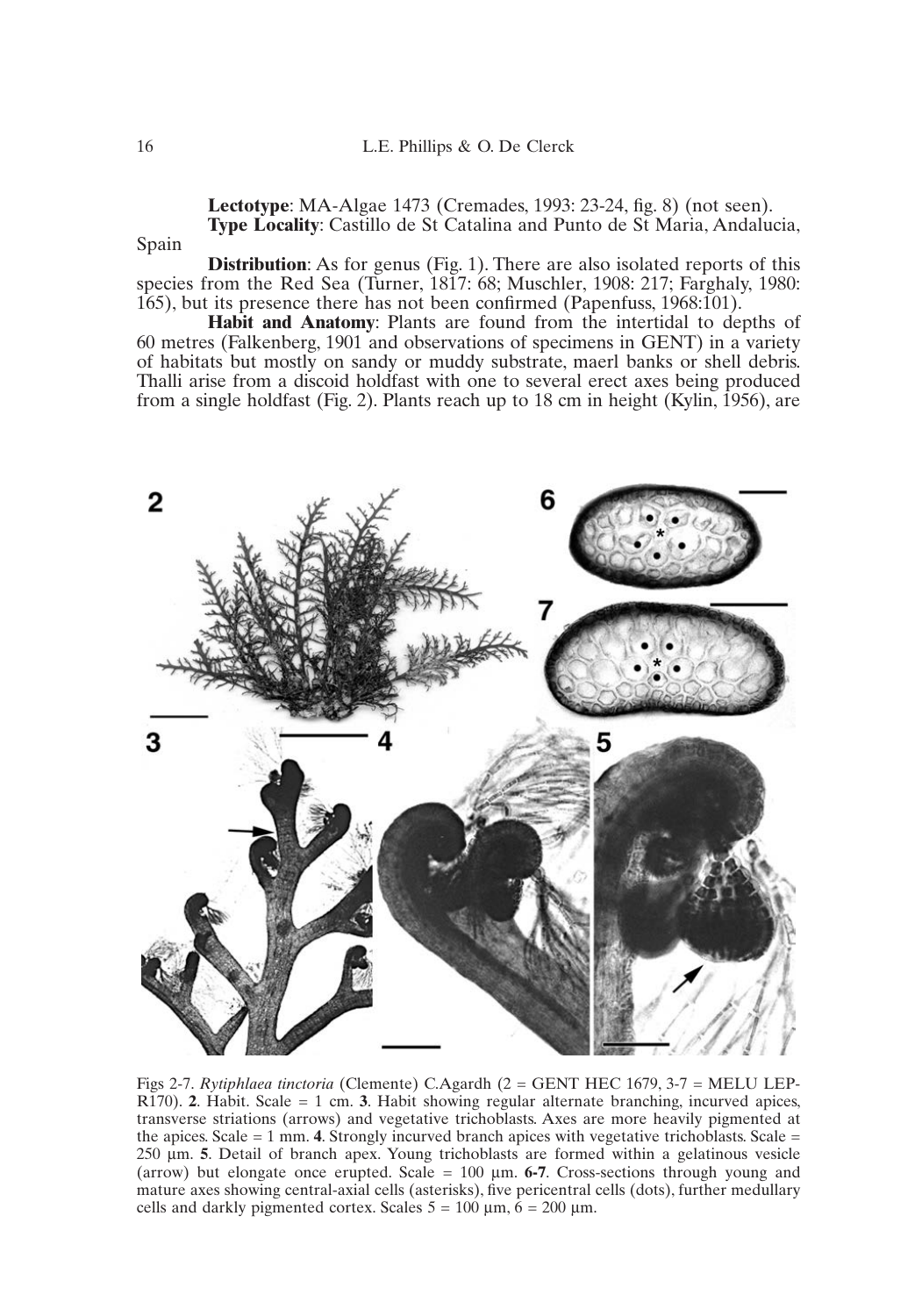yellowish to dark red-brown in colour becoming darker towards the tips of the axes, and coriaceous to cartilaginous in texture. Endogenous laterals are formed alternately (Figs 2, 3) or irregularly from the lateral margins of the bearing axes. Apices are strongly incurved (Figs 3-5) and bear a row of dorsal exogenous trichoblasts, which are formed one per segment (Figs 4, 5). Initially the trichoblasts are small and enclosed within a vesicle (Fig. 5), but once the vesicle erupts they elongate considerably (Figs 4, 5) before becoming deciduous and leaving an inconspicuous scar.

Mature axes are 0.5-1.0 mm in width and are dorsiventrally flattened but without true wings, the outline in cross-section being sub-terete to oval (Figs 6, 7). In cross-section the axis is composed of a central-axial cell, five pericentral cells (two dorsal, two lateral and one ventral) and further medullary cells formed from the pericentral cells. The cortex forms a single layer, one or two cells thick, of small isodiametric cells. Although the cortex is heavily pigmented, striations are visible through it (Fig. 3), indicating the position of the axial segments. This feature is responsible for the generic name.

Reproductive material was not available for examination. Kylin (1956) reports procarps, cystocarps and stichidia to be like those of *Halopithys*. Falkenberg (1901) reported procarps to be formed in a dorsal row at the apex of ultimate axes. Cystocarps are said to be subspherical (Gayral, 1958).

Falkenberg (1901) reported male gametophytes to produce spermatangial branches in a dorsal series from the apex of otherwise unmodified axes. The spermatangial branches are formed on reduced trichoblasts in which the basal segment is sterile and the three distal segments are fertile. The spermatangial capitula are incurved when developing, but become straight when mature.

**Remarks**: Although *Rytiphlaea tinctoria* was described long ago and is widely recorded throughout its distribution, there is surprisingly little information about this species. It is distinguished from most members of the Amansieae by its lack of extended wings and from the other non-winged members by the dorsiventrally compressed axes and the presence of rudimentary wings.

As mentioned above, almost 50 species have been attributed to *Rytiphlaea* (Tab. 3). In most cases these species have been moved to other genera or were species subsequently reduced to synonymy with other species. In some cases, however, it has not been possible to establish the status of the species; such cases require further investigation.

**Genus** *Halopithys* **Kützing**, 1843: 433; 1849: 840; Schmitz & Falkenberg, 1897: 466; Falkenberg, 1901: 471; De Toni, 1903: 1080; 1924: 426; Preda, 1908: 190; Newton, 1931: 340; Kylin, 1956: 544; Ardré, 1970: 220; Maggs & Hommersand, 1993: 304; Desikachary *et al.*, 1998: 323; Wilson & Kraft, 2000: 327.

*Digeneopsis* Simons, 1970:13; 1976:90.

**Etymology**: "*Halo*" = salt, "*pitus*" = pine tree, for the pine-like habit of the plant (Newton 1931).

**Type species**: *H. pinastroides* (S.G.Gmel.) Kütz. [= *H. incurva* (Huds.) Batters].

**Distribution**: Faroe Islands, southern England and Ireland, Channel Islands, Atlantic coasts of Spain, France and Portugal, Mediterranean and Adriatic Seas, Morocco, Canary Islands, Mozambique, northern Natal, South Africa, Caribbean coast of Columbia and Brazil (Fig. 1).

Thalli erect, arising from a discoid holdfast, composed of apically incurved indeterminate axes with indeterminate and paired determinate laterals. All axes terete, laterals arising endogenously or adventitiously. Reduced exogenous vegetative trichoblasts may be present in a dorsal series at the apex. Axes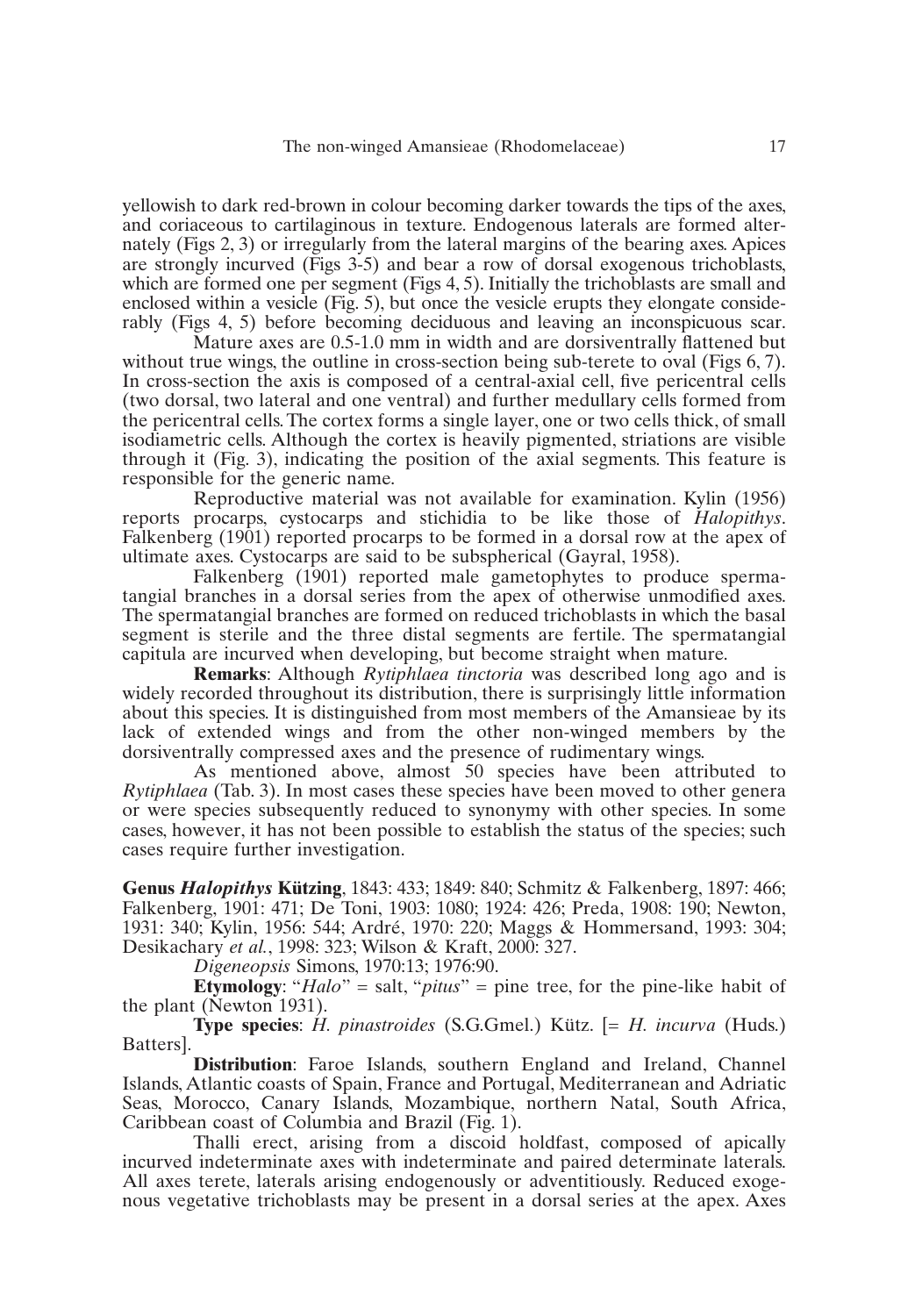composed in cross-section of a central-axial cell, five pericentral cells (two dorsal, two lateral and one ventral) and a cortex of small isodiametric cells. In lower axes additional pseudoparenchymatous cells may be present between the pericentral cells and the cortex. Secondary cortication absent. Tetrasporangia produced in stichidia that are modified axes produced singly or in clusters on primary indeterminate axes. Two tetrasporangia are formed per fertile segment from the 3rd and 4th (lateral) pericentral cells. Two to five cover cells are produced. Gametophytes are dioecious, and reproductive structures arise on fertile trichoblasts formed in a dorsal series from the apices of fertile branchlets. Fertile branchlets are formed singly or in clusters on or in place of indeterminate axes, or sometimes in the axils of determinate axes. Procarps are typical for the Amansieae and comprise a fertile pericentral cell that acts as a supporting cell, a four-celled carpogonial branch terminating in a trichogyne, and two sterile-cell groups (basal and lateral). Cystocarps are ovoid to globose. Spermatangial capitula are ovoid to globose.

**Remarks**: *Halopithys* is distinguished in the Amansieae by the completely terete axes. The genus to which it bears the closest resemblance is *Rytiphlaea*, which differs in having dorsiventrally compressed axes and rudimentary wings. The type species, *H. incurva,* has been known from the Mediterranean since at least the eighteenth century. The other two species, *H. schottii* and *H. subopaca,* have been here included in *Halopithys* on the basis of their terete axes and paired determinate laterals.

# **Key to the species of** *Halopithys.*

- 1a. Lateral branch formation very dense indeterminate axes not visible between determinate laterals; ratio of central-axial to pericentral cell diameters (c:p) = 1:3-4; distribution restricted to southeastern Africa . . . . . . . *H. subopaca*
- 1b. Lateral branch formation sparse to dense indeterminate axes visible between determinate laterals;  $c:\vec{p} = 1:1.0-2.0$ ; distribution in Atlantic Ocean, Mediterranean and Caribbean Seas . . . . . . . . . . . . . . . . . . . . . . . . . . . . . . 2
- 2a. Lateral branch formation sparse;  $c:p = 1:1.5-2.0$ ; distribution restricted to Caribbean Sea . . . . . . . . . . . . . . . . . . . . . . . . . . . . . . . . . . . . . . . *H. schottii*
- 2b. Lateral branch formation moderate to dense;  $c:p = 1:1$ ; distribution in Mediterranean Sea and eastern Atlantic Ocean . . . . . . . . . . . . . *H. incurva*

**1.** *Halopithys incurva* **(Huds.) Batters**, 1902: 78; Newton, 1931: 340, fig. 210; J.Feldmann, 1942: 92; J.Feldmann & G.Feldmann, 1946: 176, fig. 6; Ardré, 1970: 220; Gerloff & Geissler, 1971: 784; Levring, 1974: 104; Cooke, 1975†: 200; Tsekos & Haritonidis, 1977: 61; Guiry, 1978: 127; Nizamuddin *et al.*, 1979: 475; Meñez & Mathieson, 1981: 49; Giaccone *et al.*, 1985: 681; South & Tittley, 1986: 54; Boudouresque & Perret-Boudouresque, 1987: 30; Aleem, 1993: 99; Maggs & Hommersand, 1993: 305, fig. 93; Silva *et al.*, 1996: 495; Desikachary *et al.,* 1998: 324; Carrillo & Sansón, 1999: 68, 92, 205.

*Fucus incurvus* Hudson, 1762: 470.

*Ceramium incurvum* (Huds.) Lamarck et Candolle, 1815: 43.

*Fucus pinastroides* S.G.Gmelin, 1768: 127, pl. XI, fig. 1 *nom. illeg.*; Stackhouse, 1797: 74, pl. XIII (incl. var <sup>α</sup> *pinastroides* and var. β *incurvus*); Esper, 1800: 146, pl. XCIX; Turner, 1808: 22-23, pl. 11; Bertoloni, 1819: 223, 307.

*Sphaerococcus pinastroides* Stackhouse, 1797: xxiv *nom. illeg.*

*Rytiphlaea pinastroides* C.Agardh, 1817: xxv *nom. illeg.*; J.Agardh, 1842: 145; 1863: 1088; Endlicher, 1843: 48; Harvey, 1847: 32; 1849: 80, pl. IID; 1855b: 224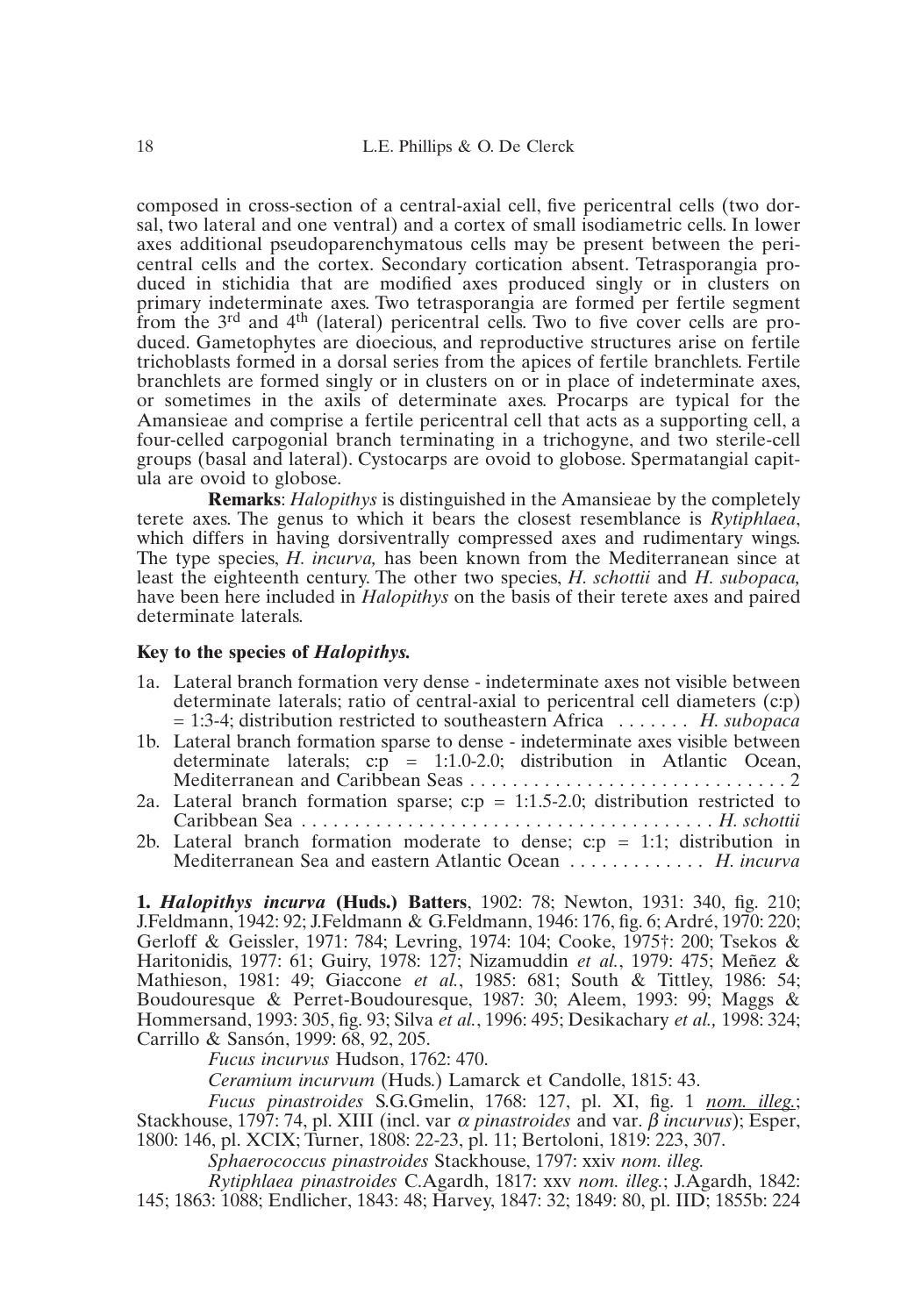("probably some mistake"); Derbès & Solier, 1856: 74, pl. XXI, fig. 3-7; Ardissone & Strafforello, 1878: 217; Le Jolis, 1880: 147; Ardissone, 1883: 421; Hauck, 1885: 248. *Gigartina pinastroides* Lyngbye, 1819: 45 *nom. illeg.*

*Rhodomela pinastroides* C.Agardh, 1822: 381 *nom. illeg.*; 1824: 200; Sprengel, 1827: 343; Naccari, 1828: 76 (*Rodomela pinastroide*); Greville, 1830: li, 104, pl. 13; Richard, 1832: 1; Mackay, 1836: 197; Zanardini, 1841: 182; Hooker & Harvey, 1845: 533; Bertoloni, 1862: 130.

*Halopithys pinastroides* Kützing, 1843: 433, pl. 52, fig. II *nom. illeg.*; 1845: 327; 1849: 840; 1865: 10, pl. 27a-d; Frauenfeld, 1855: 63; Martens, 1868: 4,98; Holmes & Batters, 1890: 94; Bornet, 1892: 303; Schmitz & Falkenberg, 1897: 466; Falkenberg, 1901: 472, pl. 9, figs 1-5; De Toni, 1903: 1081; 1924: 426; Mazza, 1905- 1911: 364; Preda, 1908: 190; van Heurck, 1908: 74; Schmidt, 1924: 97; Børgesen, 1930: 117, fig. 48; Kylin, 1956: 544; Gayral, 1958: 496, pl. CL, fig 72B; Haritonidis & Tsekos, 1974: 37; 1975: 217; 1976: 281; Tsekos & Haritonidis, 1977: 61. *non Halopithys pinastroides sensu* Seagrief, 1984: 34 (= *H. subopaca,* see De Clerck *et al.*, 2002).

> *Rhodomela pinastroides* var. *episcopalis* Montagne*,* 1840†: 153, pl.8, fig. 3. *Rhodomela episcopalis* Montagne, 1842: 253.

*Rytiphlaea episcopalis* (Mont.) Endlicher, 1843: 48.

*Lophura episcopalis* (Mont.) Kützing, 1849: 851; 1865: pl. 40d-h; Falkenberg, 1901: 472.

**Lectotype**: BM ex Herb. Pulteney, England, unlocalized (Maggs & Hommersand, 1993: 305) (not seen).

**Type Locality**: Sussex, England

**Distribution**: Faroe Islands, southern England and Ireland, Channel Islands, Atlantic coasts of Spain, France and Portugal, Mediterranean and Adriatic Seas, Morocco, Madeira and the Canary Islands. There have been isolated reports from New Zealand [Richard, 1832:1, "*Banks, fide* Turner… probably some mistake" Harvey, 1855b: 224], Sri Lanka ["Ceylon nach *Smith*" Martens, 1868] and Brazil (Schmidt, 1924) although it is probable that the latter record may be referrable to *H. schottii* (Fig. 1).

**Habit and Anatomy**: Plants are erect, reaching to 30 cm in height (Fig. 8), and are found in a variety of habitats including intertidal pools, "infralittoral; on sand and mud on sheltered coasts" (Haritonidis & Tsekos, 1974) and to depths of 30 metres (Falkenberg, 1901). Plants are composed of one or several indeterminate axes 0.8-1.0 mm in diameter that are terete and arise from a discoid holdfast. The indeterminate axes branch alternately to irregularly (Fig. 9). The major axes and their lateral branches bear opposite pairs of simple or compound determinate laterals, 0.5-0.9 mm in diameter. Where compound, the secondary laterals are formed in opposite pairs. Apices are strongly to weakly incurved (Figs 8, 9) and may produce exogenous trichoblasts in a dorsal row.

In cross-section the axes are composed of a central-axial cell, 125-150  $\mu$ m in diameter, and five pericentral cells equal to or only slightly larger than the central-axial cell (Fig. 10). In younger branches the pericentral cells are surrounded only by a cortex, one to two cells thick, of small isodiametric heavily pigmented cells. In older branches the cortex may be thicker and up to 4 layers of pseudoparenchymatous cells may be found between the pericentral cells and the heavily pigmented cortex (Fig. 10).

Reproductive material was not available for examination but has been described by Maggs & Hommersand (1993). Tetrasporangia are formed, two per fertile segment, in stichidia that take the place of branches on determinate laterals. It has not been reported whether the stichidia bear trichoblasts from their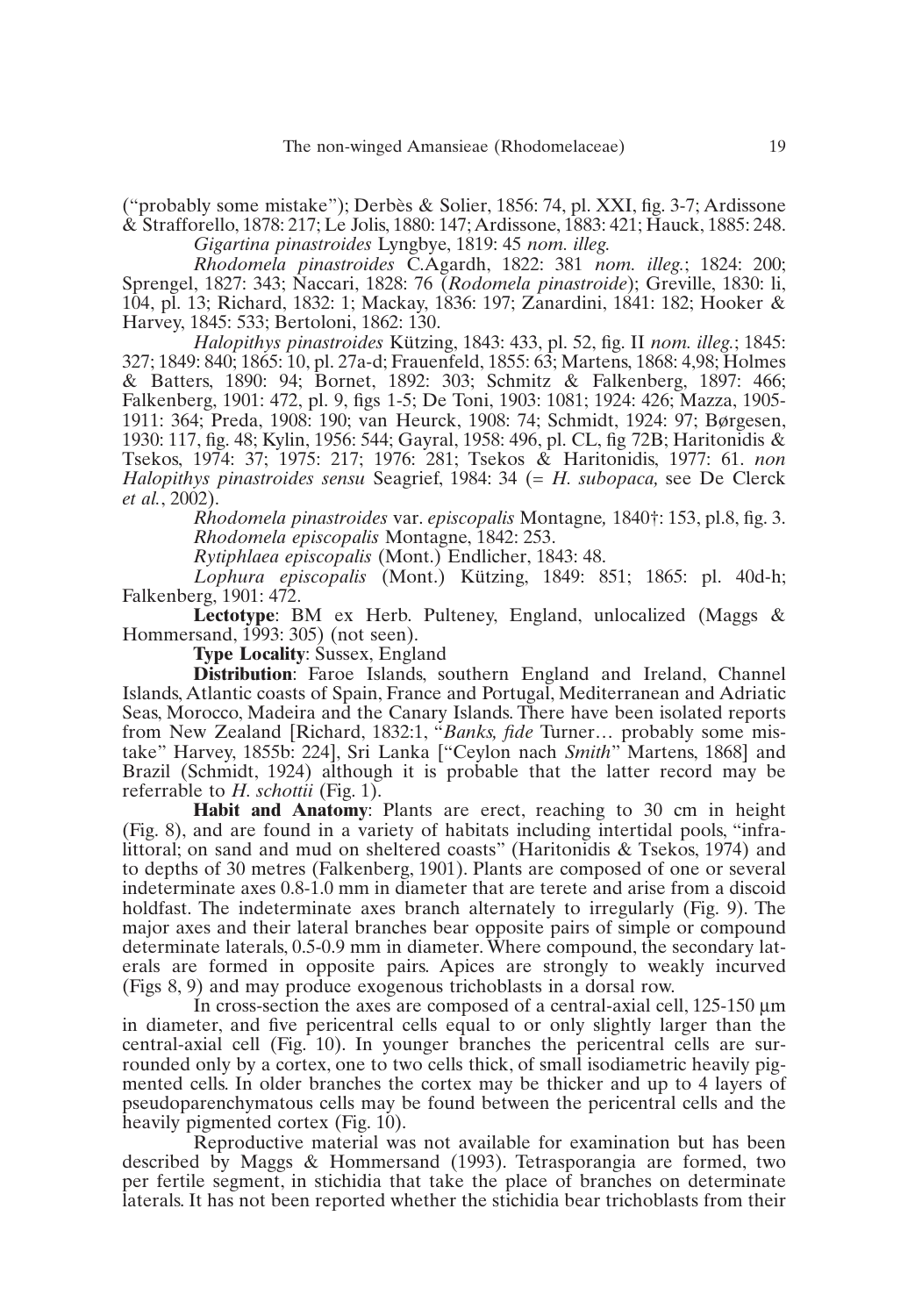

Figs 8-10. *Halopithys incurva* (Huds.) Batters. (8 = GENT HEC 3260, 9 = JAW 1547, 10 = GENT HEC 4778). **8.** Habit. Scale = 2 cm. **9**. Branch apex with alternate laterals and obvious transverse striations. Scale = 1 mm. **10**. Cross section showing central-axial cell (asterisk), five pericentral cells (dots), further pseudoparenchymatous cells and darkly pigmented cortex. Scale = 500 mm.

apices. Gametophytes are dioecious, procarps forming on trichoblasts produced in a dorsal series in the same manner as vegetative trichoblasts. Procarps arise on the epibasal segment of the trichoblast with the ventral pericentral cell acting as the supporting cell. One to two mature cystocarps are found on a fertile branchlet and are ovoid to slightly urceolate and approximately  $750 \mu m$  in diameter (Maggs  $\&$ Hommersand, 1993, fig. 93F). Male gametophytes produce spermatangial branches in a dorsal series on determinate laterals. The spermatangial branches consist of one to two sterile basal segments terminated by spherical to ovoid spermatangial capitula (Maggs & Hommersand, 1993, fig. 93D, E).

**Remarks**: Although this species is widely reported to possess five pericentral cells around the central-axial cell, both Kützing (1865, pl. 10d) and Maggs & Hommersand (1993, fig. 93C) clearly illustrate cross-sections with six cells surrounding the central-axial cell. The illustration of Falkenberg (1901, pl. 9, fig. 3) shows a cross-section with five pericentral cells and a trichoblast initial making a sixth cell in the pericentral ring. This may explain the apparent sixth pericentral cells in the illustrations of Kützing (1865) and Maggs & Hommersand (1993).

This species is distinguished from most other members of the Amansieae by its terete axes. It differs from the other two species in the genus in branching density and in the comparative diameters in cross-section of central-axial to pericentral cells (see below). In habit it is most like *Rytiphlaea tinctoria*, the distribution of the two species overlapping over most of their ranges. They differ in the profile of the cross-section, *Rytiphlaea's* being ovoid compared with the strictly circular profile of *Halopithys*. They also differ in the position of the repro-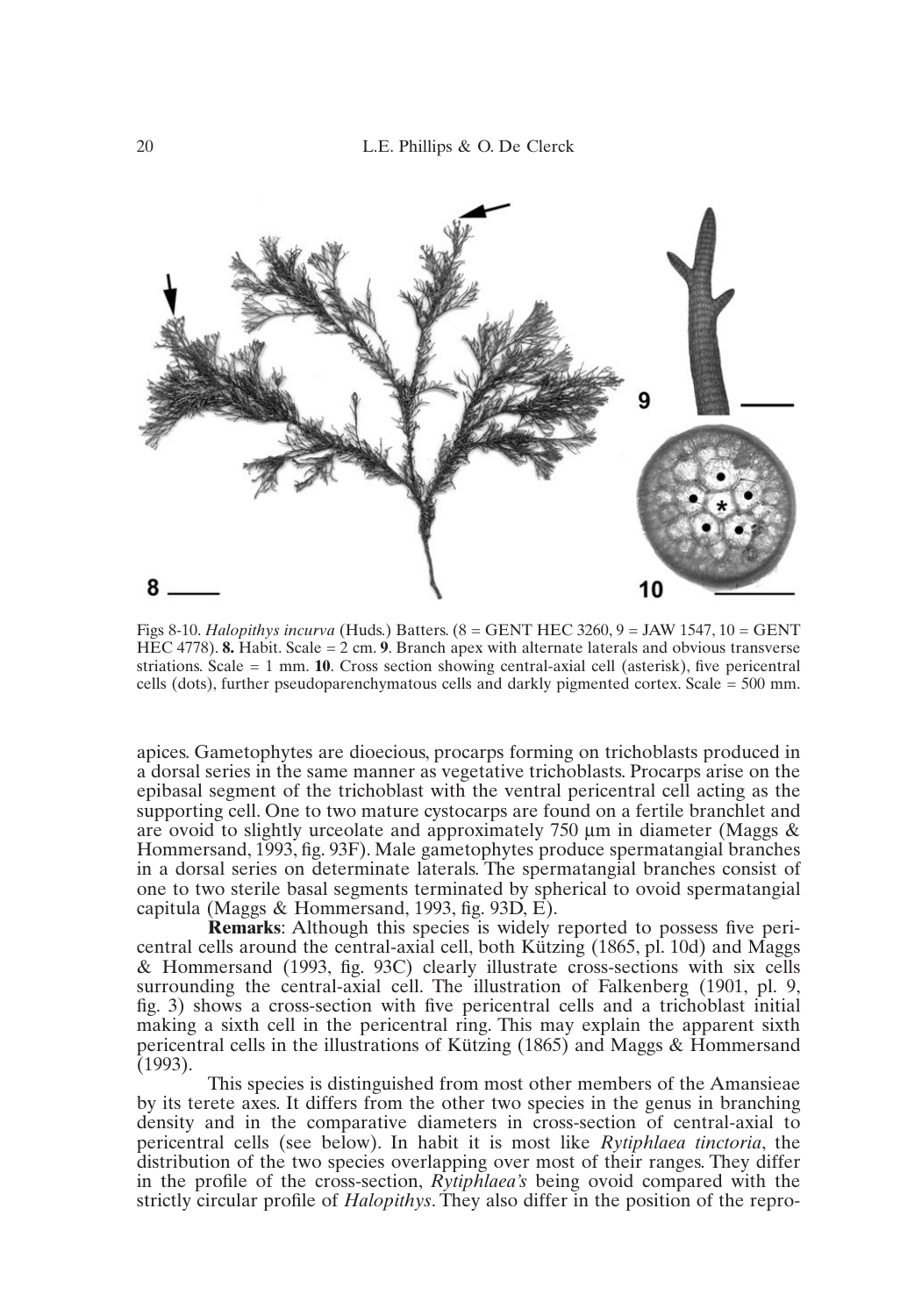ductive branchlets, which are often found in the axils of laterals in *Halopithys incurva* and positioned irregularly in *Rytiphlaea*.

#### **2.** *Halopithys schottii* **(W.R.Taylor) L.E.Phillips** *et* **De Clerck,** *comb. nov.*

*Protokuetzingia schottii* W.R.Taylor, 1941: 100, pl. II; 1960: 607; Joly *et al.*, 1966: 52, pl. III, figs 3-7.

*Enantiocladia schottii* (W.R.Taylor) S.M.Wilson *et* Kraft, 2000: 338, fig. 5. **Holotype**: F980817 **Isotype**: MICH (not seen).

**Type Locality**: Cartagena, Columbia (*Schott*, No.19, Nov. 1857).

**Distribution**: Caribbean coast of Columbia and Brazil (Fig. 1).

**Habit and Anatomy**: Plants are erect and up to 18 cm in height. Habitat details are not known. The axes are terete and arise from a discoid holdfast 2-4 mm in diameter. Major axes are apparently indeterminate, 1-2 mm in diameter, and branch alternately to irregularly (Figs 11, 12). Apices are strongly to weakly incurved and may produce compound exogenous trichoblasts in a dorsal row (Fig. 13). The indeterminate axes bear opposite determinate laterals approximately 0.5 mm in diameter and up to 1.5 (-2.0) mm in length (Figs 12, 14). Pairs of determinate laterals are fairly regularly spaced, being separated by 1-3 mm (4-10 segments) (Fig. 12). Determinate laterals may be compound and may be accompanied by adventitious branchlets that arise near the base of the axes (Fig. 14).

In cross-section axes are composed of a central-axial cell and five pericentral cells (Fig. 15). The pericentral cells are 180-200 mm in diameter, which is approximately 1.5-2.0 times the diameter of the central-axial cell. In moderately old branches the pericentral cells are surrounded by a layer of pseudoparenchymatous cells and a cortex, one cell thick, of small, darkly pigmented, isodiametric cells (Fig. 15).

Tetrasporophytes were described by Joly *et al.* (1966) as bearing stichidia 2 mm in length by approximately 250 µm in width that produce two sporangia per fertile segment. The stichidia are formed on determinate branchlets and apparently bear vegetative trichoblasts from their apices (see Joly *et al.*, 1966, p. 53 and pl. 3, figs 5-7). Gametophytes are dioecious. Female gametophytes produce sessile globular to urceolate cystocarps in a dorsal row on determinate laterals (Fig. 16). Mature cystocarps were not seen. Male gametophytes produce spermatangial branches in a dorsal series on determinate laterals (Fig. 17). Spermatangial capitula are ovoid, 200-250 µm in length and subtended by a single sterile segment (Fig. 17).

**Remarks**: Taylor (1941) discussed at some length the possible generic affiliations of this species. He considered the only possibilities to include *Protokuetzingia* and *Halopithys*, rejecting *Rytiphlaea* and the remainder of the Amansieae as all possessing a winged thallus. He rejected *Halopithys* on the basis of sparse branching [*H. pinastroides (= incurva)* being densely branched] and the size of the pericentral cells [all being of equal size in *H. pinastroides (=incurva)* compared with two being a little smaller (according to his interpretation) in *P. schottii*]. Taylor (1941) noted the disparity in pericentral cell number between *P. australasica* and *P. schottii* but considered the habit of the two species to be similar enough to include them in the same genus.

Wilson & Kraft (2000), in their study of the genus *Protokuetzingia*, transferred *P. schottii* to *Enantiocladia*, emphasising the importance of pericentral cell number as a generic character in the Amansieae. Their choice of *Enantiocladia* was provisional. This species does not conform to the generic description of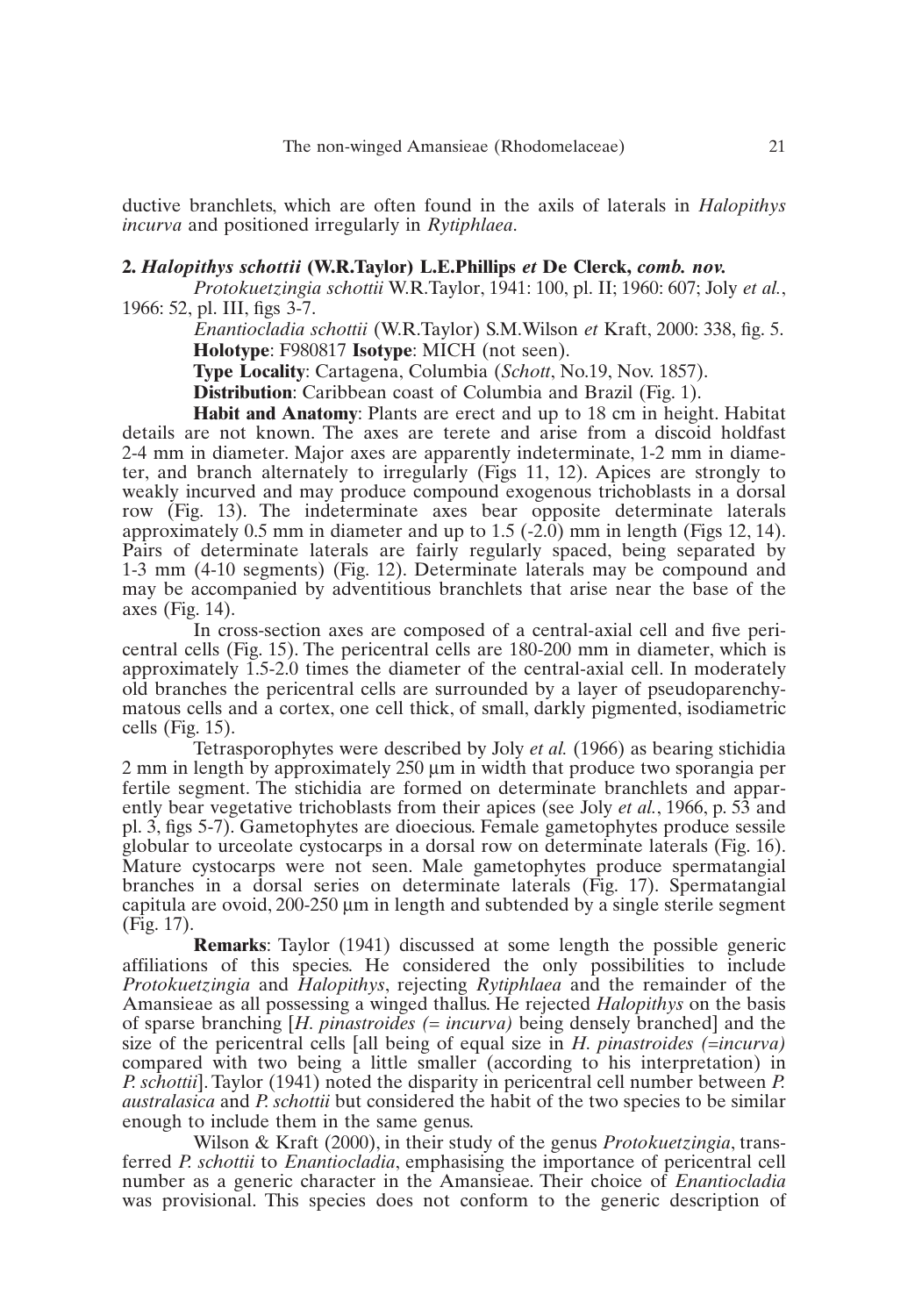

Figs 11-17. *Halopithys schottii* (W.R.Taylor) L.E.Phillips *et* De Clerck. (11-16 = F980817, 17 = F1013299). **11**. Habit. Scale = 5 cm. **12**. Detail of branching showing indeterminate axes with paired compound determinate laterals (arrows). Scale = 2 mm. **13**. Branch apex with exogenous trichoblasts (arrows). Scale =  $100 \mu m$ . **14**. Detail of compound indeterminate axis with adventitious branchlet arising near its base (arrow). Scale =  $500 \mu m$ . **15**. Cross-section showing centralaxial cell surrounded by five pericentral cells (dots), pseudoparenchymatous cells and darkly pigmented cortex. Scale = 200 µm. **16**. Incurved branchlets bearing dorsal series of procarps. Scale = 200 µm. **17**. Spermatangial branch borne dorsally on tightly incurved branchlet. A single sterile segment (arrow) subtends the ovoid spermatangial capitulum. Scale =  $100 \mu m$ .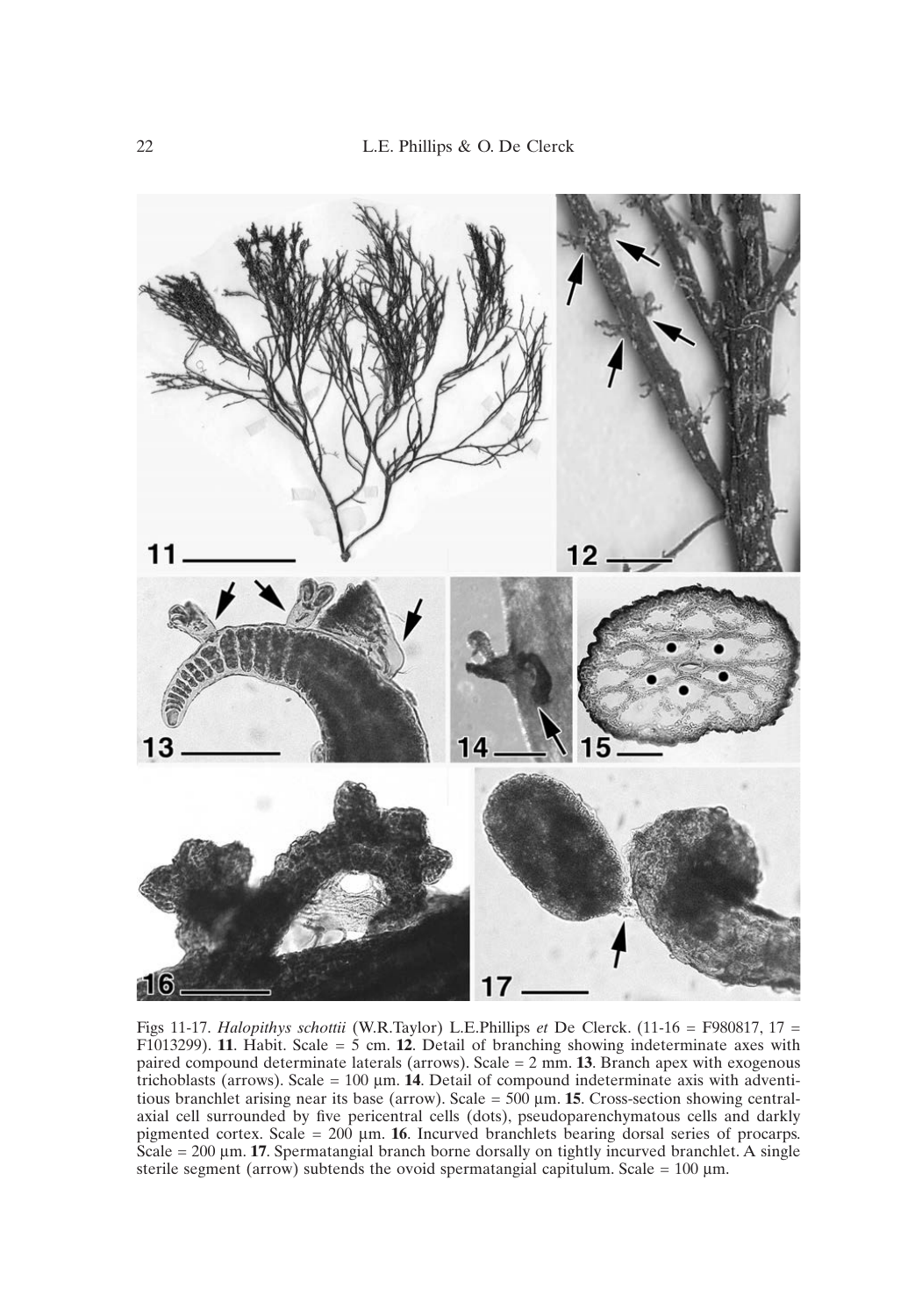*Enantiocladia sensu* Wilson & Kraft (2000, p. 332) where the thalli are described as being flattened and with medullary wings.

Taylor (1941) objected to placing *P. schottii* in *Halopithys* because of the difference in density of the branching. Branching density, however, is a character that can be influenced by a variety of factors including age, health and environmental conditions. The Caribbean species has been collected so infrequently that the range of variability in this character is not known, and the density of branching, which may ultimately prove to be a useful species character, should not be given undue emphasis at this stage. The other difference between the Caribbean species and *Halopithys* was described (Taylor 1941, p.102) as a difference in the diameters of pericentral cells. Taylor's illustration (1941, Pl. II, fig.9) and the material examined here (Fig. 15) shows all pericentral cells to have virtually identical sizes, agreeing very well with the condition seen in *Halopithys incurva.*

Although thorough investigation of more specimens of this species would be desirable, it is clear that its generic affinities lie with neither *Protokuetzingia* nor *Enantiocladia* but with *Halopithys*.

### **3.** *Halopithys subopaca* **(Simons) L.E.Phillips** *et* **De Clerck,** *comb. nov.*

*Digeneopsis subopaca* Simons, 1970: 13, figs 10, 11E-G; Seagrief, 1984: 24; Silva *et al.*, 1996: 491; De Clerck *et al.*, 2002: 421, fig. 34.

**Holotype**: BOL [*Isaac* B. 273 sub. *Simons* 2748 (*parte*)].

**Type Locality**: Santa Maria, Inhaca, Mozambique.

**Distribution**: known only from Mozambique and northern Natal, South Africa (Fig. 1).

**Habit and Anatomy**: Thalli are erect and reach up to 10 cm in height (Figs 18-20), and are found in intertidal pools and the shallow subtidal. Plants are composed of one or several major indeterminate axes 1.0-1.5 mm in diameter that are terete and arise from a discoid holdfast (Figs 18-20). The indeterminate axes are irregularly and infrequently branched and densely clothed for their entire lengths in compound determinate laterals. These determinate laterals are formed endogenously and oppositely (Fig. 21) and are 3-4(-6) mm in length. Where compound, the secondary laterals are formed oppositely near the base (Fig. 21) and are usually endogenous although adventitious secondary laterals may also be formed from cortical cells. Apices are strongly to weakly incurved, and may produce small exogenous trichoblasts in a dorsal row. The first pericentral cell is produced always to the left of the trichoblast initial (i.e. anticlockwise if looking down on the apex from above).

In cross-section axes are composed of a central-axial cell and five pericentral cells (Fig. 22). The central-axial cell, at approximately 30-40 µm in diameter, is considerably smaller than the pericentral cells, all of which are approximately 150 µm in diameter. In younger indeterminate branches and in all determinate laterals the pericentral cells are surrounded only by a cortex, one to two cells thick, of small isodiametric heavily pigmented cells. In older branches the cortex may be thicker and layers of pseudoparenchymatous cells may be found between the pericentral cells and the heavily pigmented cortex (Fig. 22).

Tetrasporangia are produced in stichidia (Fig. 23) found on the determinate laterals. Two tetrasporangia are produced in each segment from the 3<sup>rd</sup> and 4th pericentral cells. Trichoblasts are not produced from apices of stichidia. Gametophytes are presumably dioecious. Procarps are formed on the epibasal cells of reduced trichoblasts produced in a dorsal series on determinate laterals. The fertile trichoblast cell produces five elongate pericentral cells (Figs 24, 25), the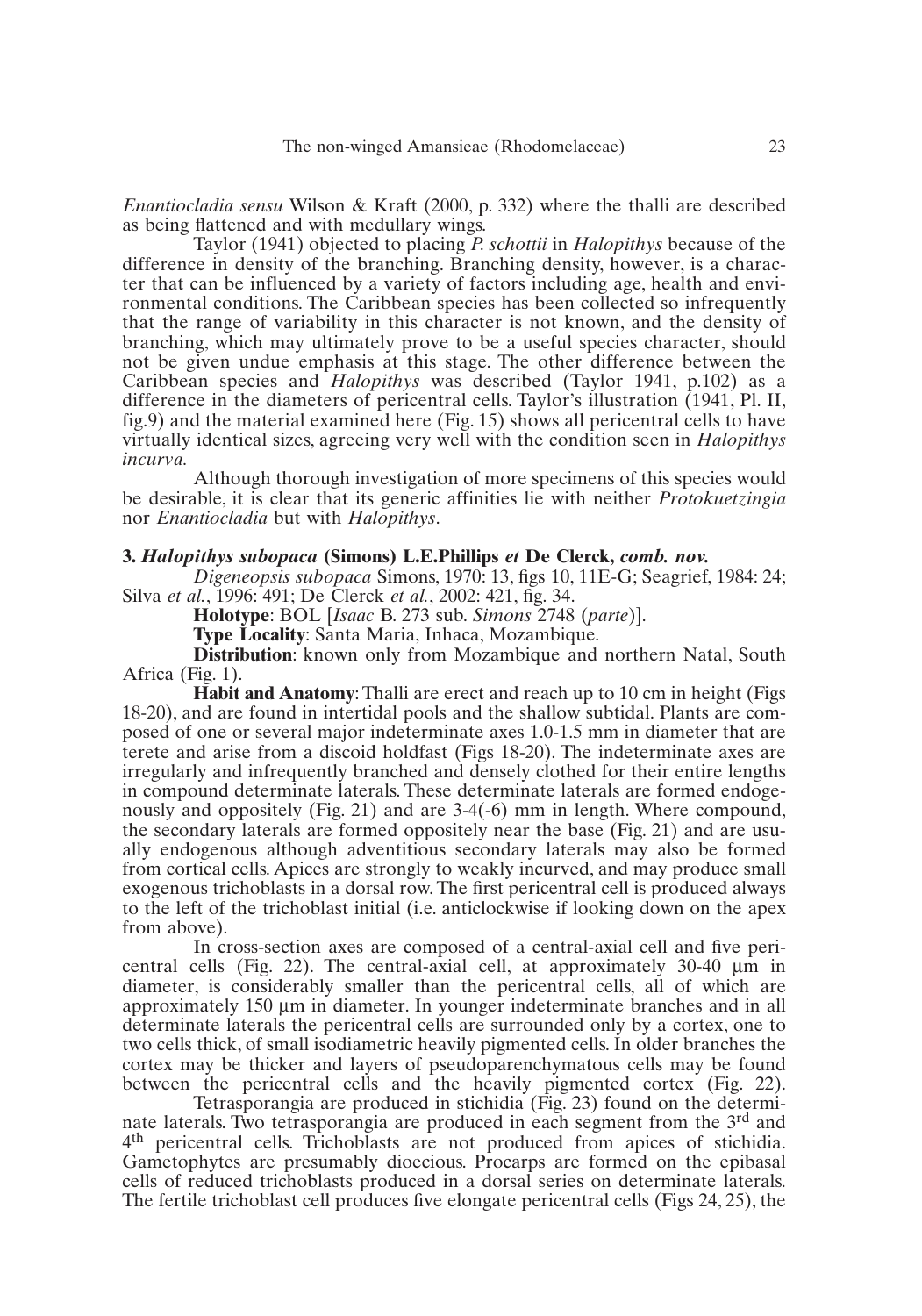

Figs 18-22. *Halopithys subopaca* (Simons) L.E.Phillips et De Clerck. (18-20 = GENT KZN368A,  $21-22 = \text{GENT KZN1641}$ . **18-20**. Habits. Scale = 2 cm. **21**. Apical portion showing opposite determinate laterals. Scale =  $200 \mu m$ . 22. Cross-section through axes showing central-axial cell (asterisk), five pericentral cells (dots) and small-celled cortex. Scale =  $100 \mu m$ .

fifth (ventral) one acting as the supporting cell. The trichoblast segments proximal and distal to the procarp become polysiphonous before fertilisation (Fig. 25) and contribute to the formation of the pericarp. Cystocarps and male gametophytes have not been recorded for this species.

**Remarks**: This species is similar to the other species of *Halopithys* in the terete profile of the axes. The major difference between them is in overall habit, *H. subopaca* having distinctive indeterminate axes that are densely clothed with strictly determinate laterals of uniform length. They differ also in the relative sizes of the central-axial cell and pericentral cells in cross-section. In *H. incurva* the central-axial cell is of similar diameter to the pericentral cells ( $c:p = 1:1$ ). In *H. schottii* the central-axial cell is a little smaller than the pericentral cells ( $c:p =$ 1:1.5-2.0), whereas in *H. subopaca* the central-axial cell is much smaller than the pericentral cells (c: $p = 1:3-4$ ).

When Simons (1970) originally described *Digeneopsis*, he failed to compare it with any genus apart from *Digenea*. The suite of small differences between this species and the type species of *Halopithys, H. incurva,* does not warrant separate generic status for *Digeneopsis subopaca* although they do, in combination with the disjunct distributions, provide good characters for specific separation and identification.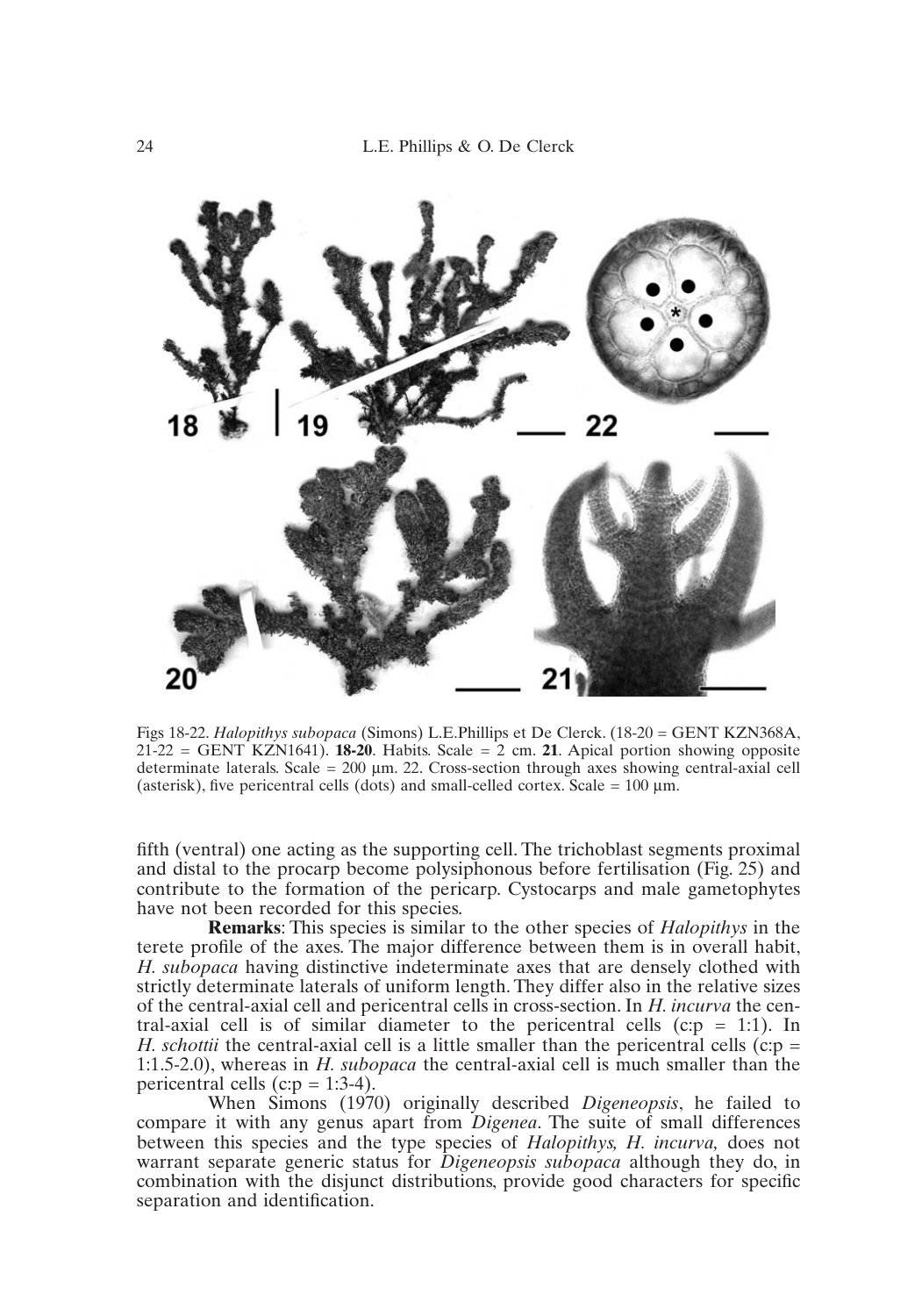

Figs 23-25. *Halopithys subopaca* (Simons) L.E.Phillips *et* De Clerck. (23 = GENT KZN748A, 24- 25 = GENT KZN1641). **23**. Lateral view of tetrasporangial stichidia with immature tetrasporangia. Scale = 200 µm. **24**. Incurved branchlet bearing dorsal series of fertile trichoblasts. Trichoblasts are derived exogenously (arrow). The basal segment is initially monosiphonous (arrowhead) while the epibasal segment divides. Scale  $= 50 \mu m$ . 25. Procarp showing the fourcelled carpogonial branch (arrowheads and black arrow) terminating in a developing trichogyne (black arrow). Both the trichoblast segment above and below the fertile segment have become polysiphonous (white arrows). Scale =  $50 \mu$ m.

# **MOLECULAR RESULTS**

The molecular analyses resulted in the phylogenetic trees shown in Fig. 26. In all analyses *Halopithys incurva* and *Rytiphlaea tinctoria* formed a highly supported, monophyletic group to the exclusion of all other included members of the Amansieae. The relationships within the Amansieae were, in general, not highly resolved, but the close link between these two species was universally supported. The clade containing *Rytiphlaea* and *Halopithys* showed no particular affinity to the other non-winged species, *Protokuetzingia australasica*, which instead grouped with high support with *Kuetzingia canaliculata*. The latter is a winged species that, like *Protokuetzingia*, produces six pericentral cells (Wilson & Kraft, 2000).

# **DISCUSSION AND CONCLUSIONS**

The non-winged members of the Amansieae include four species with five, and one species with six pericentral cells. The molecular analyses have confirmed the long-held belief (Falkenberg, 1901; Kylin, 1956; Hommersand, 1963; Wilson & Kraft, 2000) that pericentral cell number is of fundamental importance in determining relatedness within the Amansieae, as *Protokuetzingia* was shown not to be closely related to *Halopithys* and *Rytiphlaea*. The remaining four nonwinged species have been separated into two genera based on the compressed versus terete profiles of the axes in cross-section. This is a distinction that was first made in 1843 when Kützing established *Halopithys*. The molecular analyses, however, suggest that the two genera are very closely related, and as they are two of only three amansioid species found in the eastern Atlantic Ocean and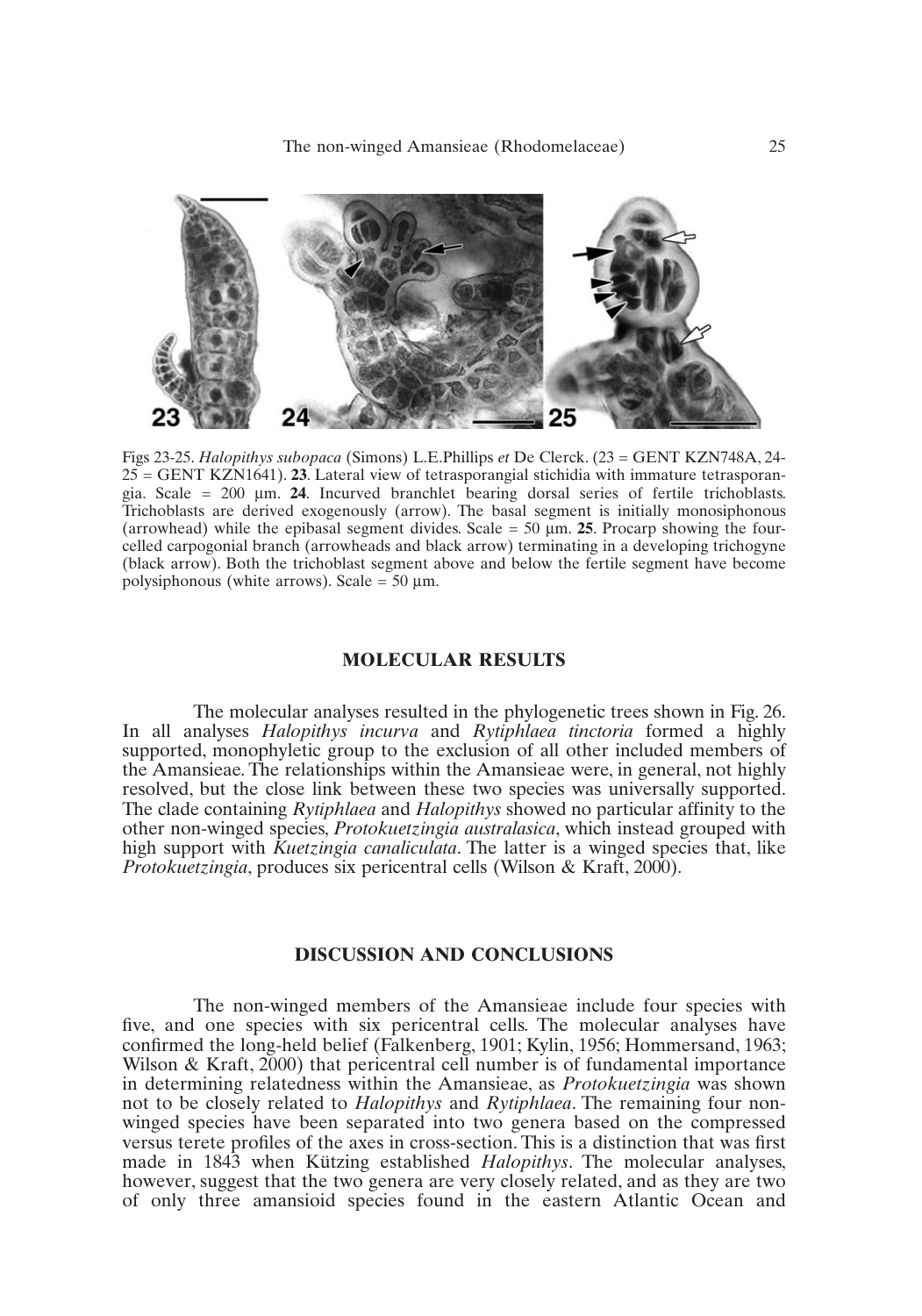

0.005 substitutions/site

Fig. 26. Maximum Likelihood Phylogram (left) and Strict Consensus Cladogram of 10 Most-Parsimonious Trees (right) [Length = 297 steps, CI = 0.798, RI = 0.610] inferred from analyses of the 18S rRNA gene. Numbers above nodes indicate bootstrap support for the phylogenies over 1000 bootstrap replicates using Neighbor-Joining (left) and Parsimony (right) criteria. Values less than 50 are omitted. Values below the nodes (right) indicate Bremer support (decay indices).

Mediterranean Sea [the other being *Osmundaria (Vidalia) volubilis* (Linnaeus) R.E.Norris], it is not unreasonable to assume that they are derived from a common ancestor.

The terete profile of *Halopithys* and its simple axial construction suggest that it may be a primitive form within the Amansieae. The molecular results, however, do not necessarily support this. The six-pericentral-celled Amansieae form a clade sibling to the remainder of the Amansieae. The resolution of other genera and species in the tribe is not clear from these analyses, but the *Halopithys* and *Rytiphlaea* clade is not basal in the tribe. This suggests the possibility that the terete/sub-terete nature of the axes in these genera may be a derived condition, resulting from the loss of wings.

Inclusion of the other two species of *Halopithys* in the molecular analyses may help to clarify the position of this clade, as would a molecular investigation using a less-conserved gene than the 18S rRNA gene used here. If *Rytiphlaea* were found, in these further analyses, to be positioned within a clade containing the three *Halopithys* species, there may be grounds for including all four species within a single genus. Although there are few morphological characters separating *Rytiphlaea* and *Halopithys* (compressed versus terete axes and presence/absence of rudimentary wings), these are considered significant enough to retain generic separation at this time. The formation of wings is a feature typical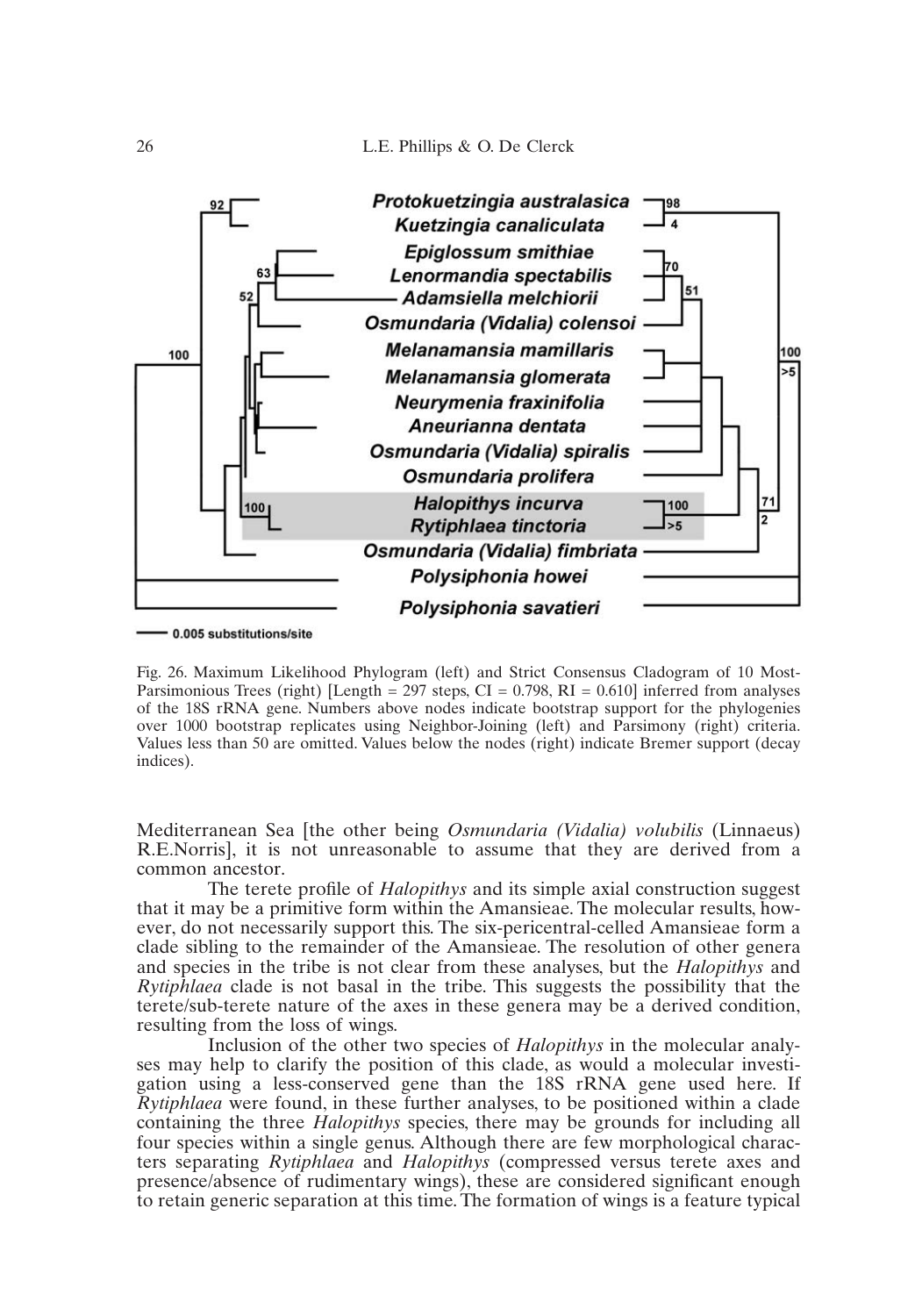of the Amansieae, and whether the absence of wings is ancestral or derived, the intermediate state exhibited by *Rytiphlaea* must be considered significant in the evolutionary development of the tribe.

**Acknowledgements.** The first author is grateful to Dr G. T. Kraft for his advice and the use of the facilities in his laboratory where some of this work was carried out and to Prof. M. Clayton for the use of her laboratory. Thank you to G. Furnari, M. Hommersand, J. Huisman, W. Nelson and J. West who kindly provided material for morphological or molecular analyses, to J. Huisman and M. Wynne for access to references and helpful improvements to the manuscript, to P. Silva for nomenclatural advice and to the curators of the Field Museum of Natural History, Chicago for the loan of the type material of *Protokuetzingia schottii.* LEP was financially supported by a Commonwealth of Australia, Australian Postgraduate Award. O. De Clerck is indebted to the Fund for Scientific Research Fund -Flanders (FWO - Flanders) for a postdoctoral grant. Funding for the collection of the *Digeneopsis* material was provided by the International Scientific and Technological Cooperation (BIL 98/84) between the Ghent University and the University of Cape Town and FWO Research Project (3G002496). We especially thank Prof. E. Coppejans (Ghent University) for the use of his extensive collections of Mediterranean algae.

Thanks are also due to M. Hommersand, M. Wynne and P. Silva for helpful comments, nomenclatural advice and tricky references.

#### **REFERENCES**

(† indicates references not seen by the authors, but included for completeness).

- AGARDH C.A., 1817 *Synopsis algarum Scandinaviae adjecta dispositione universali algarum.* Lund, Berling,  $x\mathbf{l} + \tilde{1}35$  p.
- AGARDH C.A., 1822 *Species Algarum.* Vol. 1, Part 2. Lund, Berling, viii + 169-398 p.
- AGARDH C.A., 1824 *Systema Algarum.* Lund, Berling, xxxviii +  $312$  p.
- †AGARDH C.A., 1827 Aufzählung einiger in den östreichischen ländern gefundenen neuen gattungen und arten von algen, nebst ihrer diagnostik und beigefügten bemerkungen. *Flora* 10: 625-646.
- AGARDH C.A., 1828 *Species Algarum.* Vol. 2 Pt. 1. Lund, Berling, 189 p.
- AGARDH J.G., 1841 In historium algarum symbolae. *Linnaea* 15: 1-50, 443-457.
- AGARDH J.G., 1842 *Algae maris Mediterranei et Adriatici, observationes in diagnosin specierum et dispositionem generum.* Paris, x + 164 p.
- AGARDH J.G., 1863 *Species, Genera et Ordines Algarum.* Volume 2, Part 3. Lund, Gleerup, pp. 701-1291.
- AGARDH J.G., 1885 Till algernes systematik. Nya bidrag. (Fjerde afdelningen). *Acta Universitets lundensis, Afdelningen för Mathematik och Naturvetenskap* 21: 1-117.
- AGARDH J.G., 1894 Analecta Algologica. Continuatio II. *Acta Universitets lundensis* 30: 1-98.
- ALEEM A.A., 1993 *The marine algae of Alexandria, Egypt.* Alexandria, 138 p., 55 pls.
- ARDISSONE F., 1883 Phycologia mediterranea. Parte Prima. Floridee. *Memorie della Società Crittogamologica Italiana* 1: x + 516 p.
- ARDISSONE F. & STRAFFORELLO J., 1878 *Enumerazione delle alghe di Liguria.* Milano, 238 p.
- ARDRÉ F., 1970 Contribution a l'étude des algues marines du Portugal. 1 La flore. *Portugaliae Acta Biologica,* ser. B 10: 1-423 + 56 pls.
- AUDIFFRED P.A.J. & WEISSCHER F.L.M. 1984 Marine algae of Selvagem Grande (Salvage Islands, Macaronesia) (Cancap – project Contributions no. 40). *Boletim do Museo Municipale Funchal* 36:5-37.
- BATTERS E.A.L., 1902 A catalogue of the British marine algae. *Journal of Botany*  40 suppl., 107 p.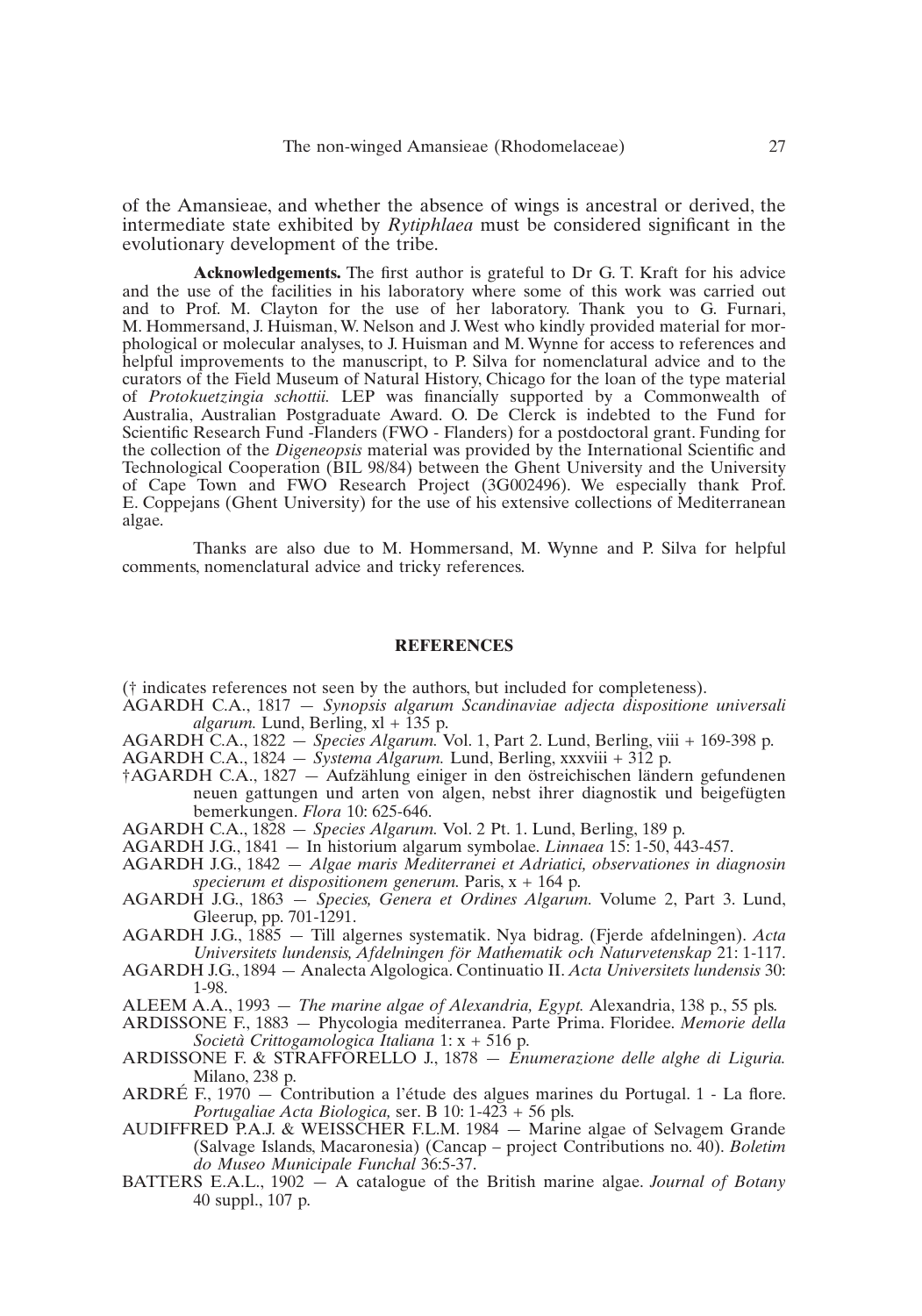- BERTOLONI A., 1819 *Amoenitates Italicae sistentes opuscula ad rem herbarium et zoologiam Italiae spectantis.* Boniniae, 472 p.
- BERTOLONI A., 1862 Flora Italica cryptogama, Pars secunda. Bononiae, Fasciculus I,. pp. 1-128; Fasciculus II, pp. 129-256.
- BØRGESEN F., 1930 Marine algae from the Canary Islands III. Part III Ceramiales. *Kongelige Danske Videnskabernes Selskab, Biologiske Meddelelser* 9: 1-159.
- BORNET É., 1892 Les algues de P.-K.-A. Schousboe, récoltées au Maroc & dans la Méditerranée de 1815 à 1829. *Mémoires de la Société Nationales des Sciences Naturelles et Mathématiques de Cherbourg* 28 :165-376, 3 pls.
- BOUDOURESQUE C.F. & PERRET-BOUDOURESQUE M.M., 1987 *A checklist of the benthic marine algae of Corsica.* Marseille, GIS Posidonie Publ., 121 p.
- CARILLO J.A. & SANSÓN M., 1999 *Algas, hongos y fanerógamas marinas de las Islas Canarias. Clave analítica*. Santa Cruz de Tenerife, Universidad de la Laguna, 254 p.
- †CLEMENTE Y RUBIO S., 1807 *Ensayo sobre las variedades de la vid comun que vegetan en Andalucía.* Madrid, xviii + 324 p.
- †COOKE P.J., 1975 *Halopithys incurvus* Batt., an addition to the algae of the west coast of Ireland. *Irish Naturalists Journal* 18: 200.
- CREMADES U.J., 1993 Contribución al conocimiento de la obra ficológica de Simon de Rojas Clemente (1777-1827): typificación de los nuevos nombres de su *ensayo. Annales Jardin Botánico de Madrid* 51: 5-32.
- DEBEAUX O., 1875 Algues marines récoltées en Chine pendant l'expédition Française de 1860-1862. *Actes de la Société Linnéenne de Bordeaux* 30: 41-56.
- DECAISNE J., 1841 Plantes de l'Arabie heureuse, recueillies par M.P.-E. Botta et décrites par M.J. Decaisne. A*rchives du Muséum d'Histoire Naturelle [Paris]* 2: 89- 199, pls. v-vii.
- DECAISNE J., 1842 Essais sur une classification des algues et des polypiers calcifères de Lamouroux. *Annales des Sciences Naturelles, Botanique,* sér. 2, 17: 297-380, 18: 96-128.
- DE CLERCK O, ENGLEDOW H.R., BOLTON J.J., ANDERSON R.J. & COPPEJANS E. 2002 — Twenty marine benthic algae new to South Africa, with emphasis on the flora of Kwazulu-Natal. *Botanica Marina* 45 : 413-431.
- DELF E.M. & MICHELL M.R., 1921 The Tyson collection of marine algae. *Annals of the Bolus Herbarium* 3: 89-119.
- †DELLE CHIAJE S., 1829 *Hydrophytologiae regni neapolitani icones.* Neapoli, Fasc. 1. 16 p., pls. 1-50, Fasc. 2. 11 p., pls. 51-100.
- DERBÈS A. & SOLIER A.J.J., 1856 Mémoire sur quelques points de la physiologie des algues. *Supplément aux Comptes Rendus Hebdomadaires des Séances de l'Académie des Sciences* 1: 1-120, 23 pls.
- DESIKACHARY T.V., KRISHNAMURTHY V. & BALAKRISHNAN M.S., 1998 *Rhodophyta. Vol. II – Part IIB.* Madras Science Foundation, Chennai, 359 p., 89 figs, xxxI pls.
- DE TONI G.B., 1903 *Sylloge algarum omnium hucusque Cognitarum.* Vol. 4. Florideae. Sectio 3. Padua, Privately published, pp. 775-1525.
- DE TONI G.B., 1924 *Sylloge algarum omnium hucusque Cognitarum.* Vol. 6. Florideae. Sectio 5. Additamenta. Padua, Privately published, xi + 767 p.
- DUCKER S.C., 1979 History of Australian phycology: the significance of early French exploration. *Brunonia* 2: 19-42.
- ENDLICHER S.L., 1843 *Mantissa botanica altera. Sistens generum plantarum supplementum tertium.* Universitas Bibliopolam, Vindobonae [Wien], Apud F. Beck, [vi +] 111 p.
- ESPER E.J.C., 1798 *Icones fucorum cum characteribus systemicis, synonimis auctorum et descriptionibus novarum specierum. Erster Theil, Zwentes heft.* Nürnberg, pp. [55-] 57-126, pls XXV-LXIII.
- ESPER E.J.C., 1800 *Icones fucorum cum characteribus systemicis, synonimis auctorum et descriptionibus novarum specierum. Erster Theil, Viertes heft.* Nürnberg, pp. 127-150, 191-217.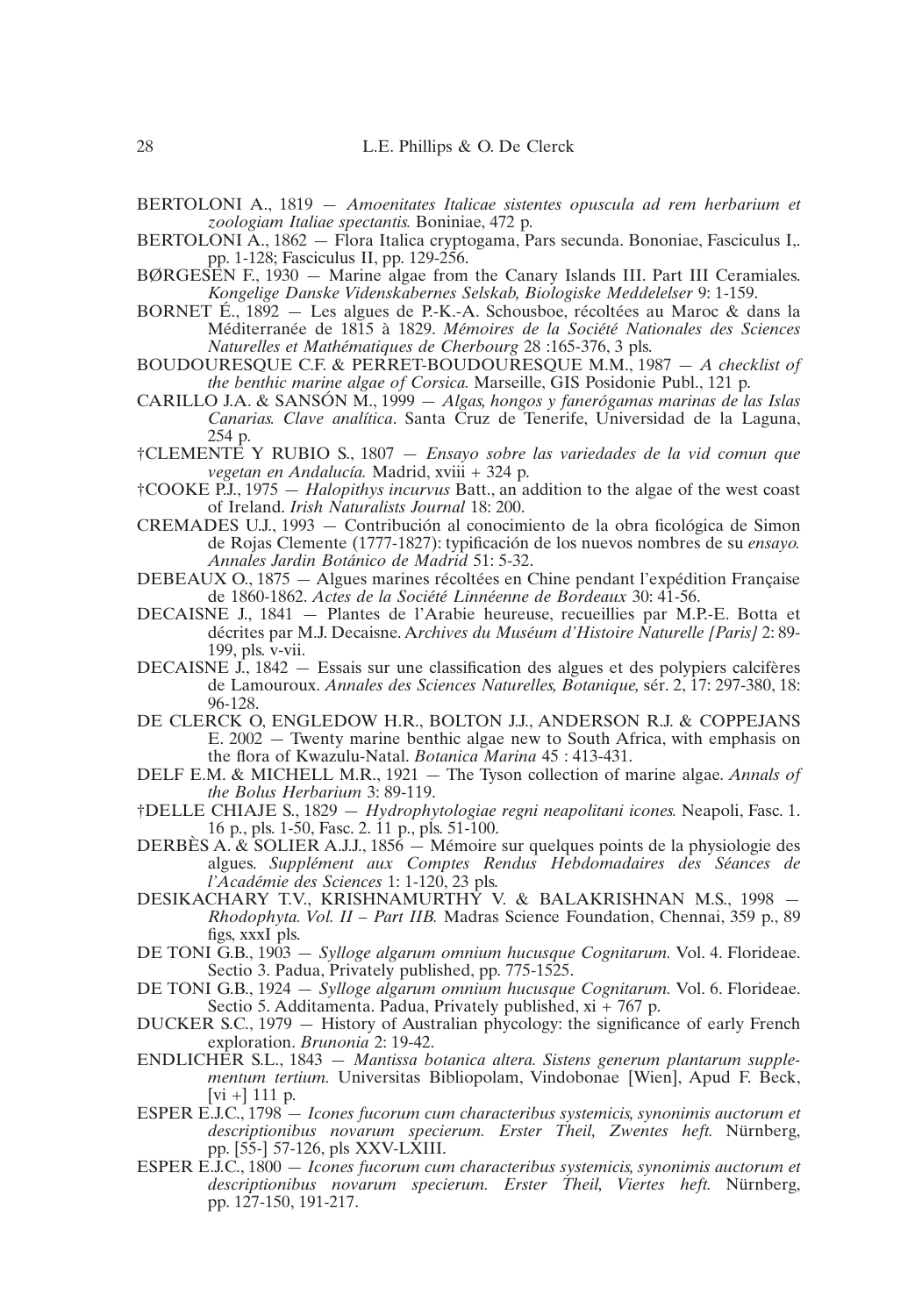- FALKENBERG P., 1901 Die Rhodomelaceen des Golfes von Neapel und der angrenzenden Meeres-Abschnitte. *Fauna und Flora des Golfes von Neapel.* Monograph 26. Berlin, Friedländer, xvi +754 p., 10 figs, 24 pls.
- FARGHALY M.E.-S., 1980 *Algues benthiques de la Mer Rouge et du bassin occidental de l'Ocean Indien.* Thèse, Université des Sciences et Techniques du Languedoc. Académie de Montpellier. 299 p.
- FELDMANN J., 1942 Les algues marines de la Côte des Albères. IV. Rhodophycées (fin.). *Travaux Algologiques* [*Revue algologique* 12] 1: 29-113.
- FELDMANN J. & FELDMANN G., 1946 Recherches sur l'appareil conducteur des Floridées. *Revue de Cytologie et de Cytophysiologie Végétales* 8: 159-209.
- FELDMANN J. & TIXIER R., 1947 Sur la Floridorubine, pigment rouge des plastes d'une Rodophycée (*Rytiphlaea tinctoria* (Clem.) C. Ag.). *Revue Générale de Botanique* 54: 341-353.
- FORSSKÅL P., 1775 *Flora aegyptiaco-arabica* ….. Havniae [Copenhagen], 32 + cxxvi + 219 p.
- FRAUENFELD G., 1855 *Die algen der Dalmatischen küste mit hinzufügung der von Kützing in Adriatischen meere überhaupt aufgeführten arten.* Wien, xviii + 78 p., 26 pls.
- GAYRAL P., 1958 *Algues de la Côte Atlantique Marocaine.* Rabat, Société des sciences naturelles et physiques du Maroc, 523 p.
- GERLOFF J. & GEISSLER U., 1971 Eine revidierte Liste der Meeresalgen Griechenlands. *Nova Hedwigia* 22: 721-793.
- GIACCONE G., COLONNA P. GRAZIANO C., MANNINO A.M., TORNATORE E., CORMACI M., FURNARI G. & SCAMMACCA B., 1985 — Revisione della flora marina di Sicilia e isole minori. *Bollettino Accademia Gioenia delle Scienze Naturale* 18: 537-781.
- GILBERT D.G., 1995 *SeqPup, a biological sequence editor and analysis program for Macintosh computers.* Available via anonymous ftp to ftp.bio.indiana.edu.
- GMELIN S.G., 1768 *Historia fucorum.* Petropoli [St Petersburg], xii + 239 + 6 p., 35 pls. GREVILLE R.K., 1830 — *Algae Britannicae.* Edinburgh, Maclachlan & Stewart, lxxxviii +  $218 p. + 19 p$ ls.
- GREVILLE R.K., 1831 Description of two new species of marine algae. *Edinburgh Journal of Natural and Geographical Science* 3: 148-150, pl. IV.
- †GREVILLE R.K., 1833 Algae. *In* : De Saint Hilaire A., *Voyage dans le district des diamans er sur le littoral du Brésil…* Vol. 2. Paris, pp. 423-424, 436, 447-450.
- GUIRY M.D., 1978 A concensus and bibliography of Irish seaweeds. *Bibliotheca Phycologica* 44: 1-287.
- HARITONIDIS S. & TSEKOS I., 1974 A survey of the marine algae of Thassos and Mytilene Islands, Greece. *Botanica Marina* 17: 30-39.
- HARITONIDIS S. & TSEKOS I., 1975 Marine algae of northern Greece. *Botanica Marina* 18: 203-221.
- HARITONIDIS S. & TSEKOS I., 1976 Marine algae of the Greek west coast. *Botanica Marina* 19: 273-286.
- HARVEY W.H., 1834 Notice of a collection of algae, communicated to Dr. Hooker by the late Mrs Charles Telfair, from "Cap Malheureux", in the Mauritius; with descriptions of some new and little known species. *Journal of Botany* [*Hooker*] 1:147-157, pls. cxxv-cxxvi.
- HARVEY W.H., 1847 *Nereis Australis.* London, Reeve Brothers, 124 p., 50 pls.
- HARVEY W.H., 1849 *A manual of the British marine algae.* [2 Edn] London, John van Voorst, lii + 252 p., 27 pls.
- HARVEY W.H., 1853 *Nereis boreali-americana.* Part II. Rhodospermeae. *Smithsonian Contributions to Knowledge* 5: 1-258.
- HARVEY W.H., 1855a Some account of the marine botany of the colony of Western Australia. *Transactions of the Royal Irish Academy* 22: 525-566.
- HARVEY W.H., 1855b Algae. *In*: Hooker J.D. (Ed.), *The Botany of the Antarctic Voyage of H.M. Discovery Ships Erebus and Terror in the years 1839-1843. II. Flora Novae-Zelandiae.* Part II. London, Reeve, pp. 211-266, pls 107-121.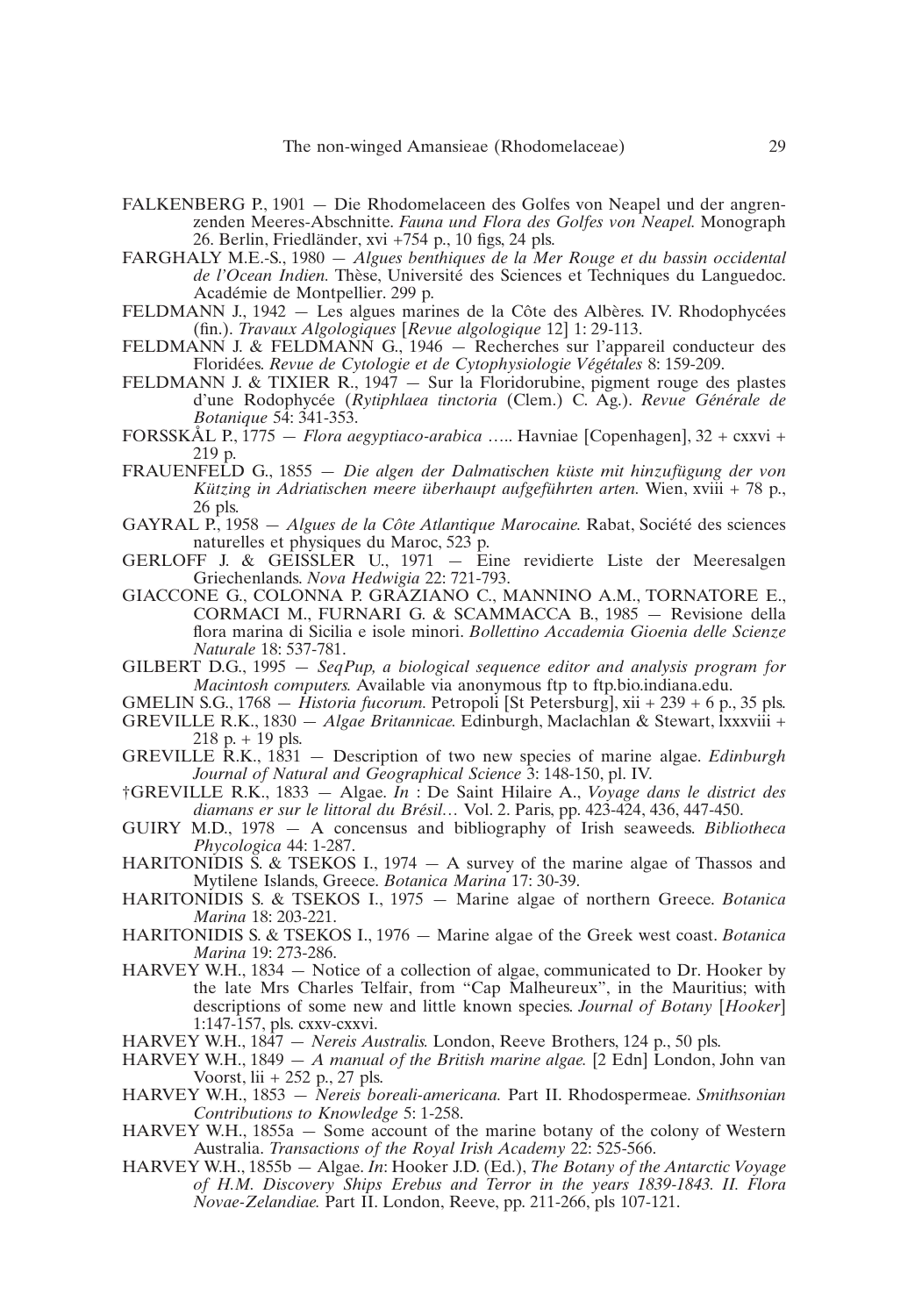- HARVEY W.H., 1857 Algae. *In*: Narrative of the expedition of an American squadron to the China Seas and Japan, performed in the years 1852, 1853, and 1854, under the command of Commodore M.C. Perry, United States Navy. Vol. 2. *Senate of the Thirty-third Congress, Second Session, Executive Document* 79: 331-332 (CIS US Serial No. 770, fiche 5).
- HARVEY W.H., 1860 *Phycologia Australica.* Vol. 3. London, Reeve, pls 121-180.
- HARVEY W.H., 1863 *Phycologia Australica.* Vol. 5. London, Reeve, pls 241-300, p. i-lxxiii.
- HASEGAWA M., KISHINO H. & YANO K., 1985 Dating of the human-ape splitting by a molecular clock of mitochondrial DNA. *Journal of Molecular Evolution* 22: 160-174.
- HAUCK F., 1885 *Die Meeresalgen Deutschlands und Oesterreichs.* Leipzig, xxiii + 575 p., 583 figs, 5 pls.
- HOLMES E.M. & BATTERS E.A.L., 1890 A revised list of the British marine algae. *Annals of Botany* 5: 63-107.
- HOMMERSAND M. H., 1963 The morphology and classification of some Ceramiaceae and Rhodomelaceae. *University of California Publications in Botany* 35: 165-366.
- HOOKER J.D. & HARVEY W.H., 1845 Algae Novae Zelandiae; being a catalogue of all the species of algae yet recorded as inhabiting the shores of New Zealand, with characters and brief descriptions of the new species discovered during the voyage of H.M. discovery ships "Erebus" and "Terror", and of others communicated to Sir W. Hooker by Dr Sinclair, the Rev. Colenso, and M. Raoul. *London Journal of Botany* 4: 521-551.
- HUDSON W., 1762 *Flora anglica*, …. Londini [London], viii + 506 p.
- JOLY A.B., UGADIM Y., DE OLIVEIRA FILHO E.C., PINHEIRO F.C. & FERREIRA M.M., 1966 — Additions to the marine flora of Brazil. VII. *Arquivos da Estacao de Biologia Mariaha da Universidade Fed. Ceará* 6: 51-57.
- KÜTZING F.T., 1843 *Phycologia generalis.* Leipzig, F.A. Brockhaus, xxxii + 458 p., 80 pls.
- KÜTZING F.T., 1845 *Phycologia germanica.* Nordhausen, W. Koehne, x + 340 p.
- KÜTZING F.T., 1847 Diagnosen und Bemerkungen zu neuen oder kritischen Algen. *Botanische Zeitung* 5: 1-5, 22-25, 33-38, 52-55, 164-167, 177-180, 193-198, 219-223.
- KÜTZING F.T., 1849 *Species algarum*. Leipzig, Brockhaus, vi + 922 p.
- KÜTZING F.T., 1865 *Tabulae phycologicae.* Vol. 15. Nordhausen, W. Koehne, iii + 36 p., 100 pls.
- KUNTZE O., 1891 *Revisio generum plantarum.* Part 2. 4. Algae. Leipzig, A. Felix, pp. 877-930.
- KUNTZE O., 1898 *Revisio generum plantarum*. Part 3[3] Leipzig,A. Felix, pp. 1-576.
- KYLIN H., 1956 *Die Gattungen der Rhodophyceen.* Lund, CWK Gleerups, xv + 673 p., 458 Figs
- LAMARCK & CANDOLLE, 1815 *Flore Française, ou descriptions succinctes de toutes les plantes qui croissent naturellement en France, disposées selon une nouvelle méthode d'analyse, et précédées par un exposé des principes élémentaires de la Botanique.* 3e éd., Tome Second. Paris, 600 p.
- LAMOUROUX J.V.F., 1809 Observations sur la physiologie des algues marines, et description de cinq nouveaux genres de cette famille. *Nouveau Bulletin des Sciences, par la Société Philomathique de Paris* 1: 330-333, pl. 6, fig. 2.
- LE JOLIS A., 1864/1880 Liste des algues marines de Cherbourg. *Mémoires de la Société Impériale des Sciences Naturelles de Cherbourg.* 10: 5-168, 6 pls. published independently in 1880, Paris,  $162$  pp  $+ 6$  pls.
- LEVRING T., 1974 The marine algae of the Archipelago of Madeira. *Boletim do Museo Municipale Funchal* 28:5-111.
- LYNGBYE H.C., 1819 *Tentamen hydrophytologiae …...* Hafniae [Copenhagen], xxxii + 248 p., 70 pls.
- MACKAY J.T., 1836 *Flora Hibernica. Part Second, comprising the Musci, Hepaticae and Lichenes.* Dublin, William Curry Jun and Company, Dublin, 279 p.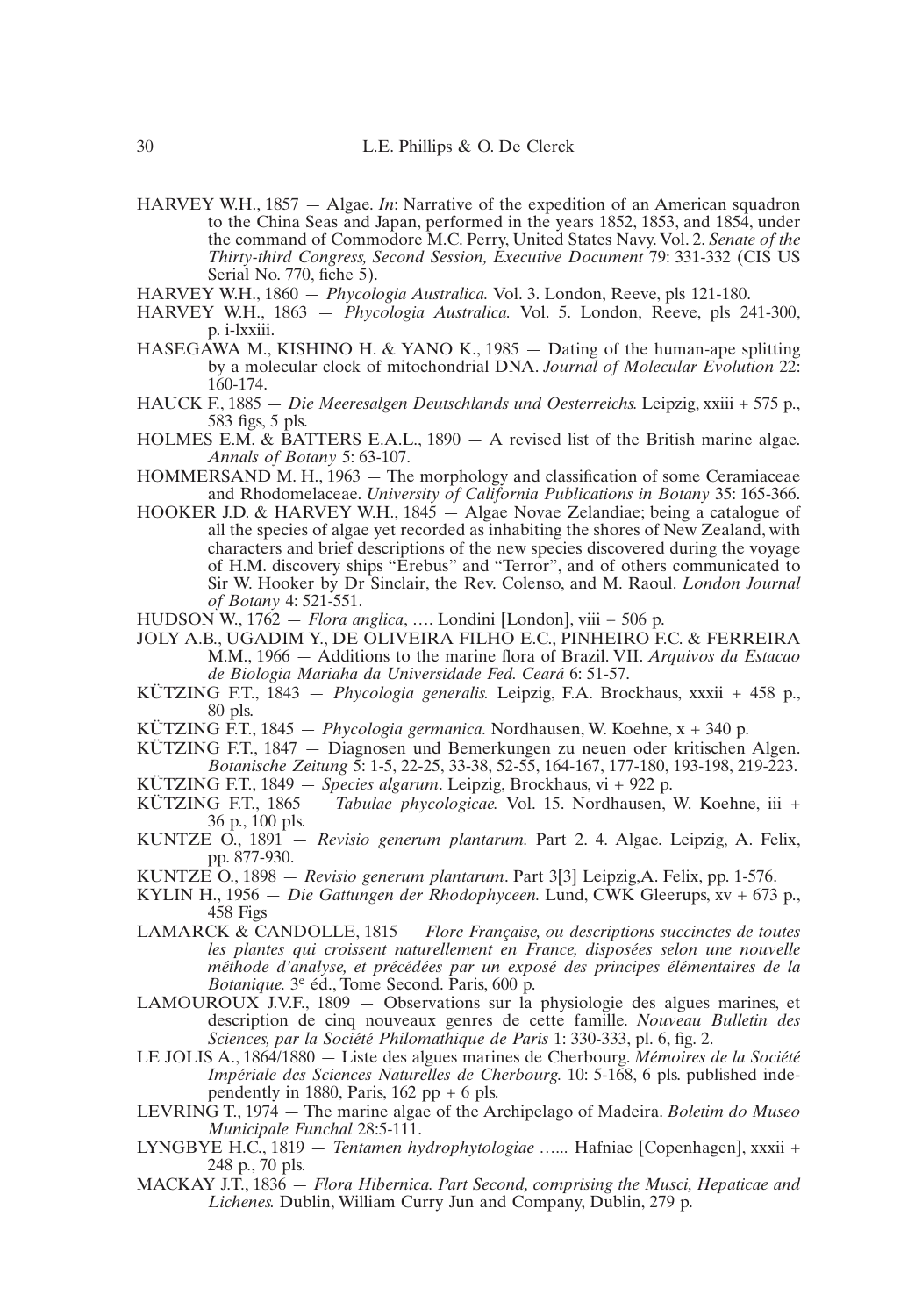- MAGGS C.A. & HOMMERSAND M.H., 1993 *Seaweeds of the British Isles. Volume 1 Rhodophyta Part 3A Ceramiales.* London, HMSO Books, The Natural History Museum, 464 p.
- MARTENS G. VON, 1868 Die Tange. *In: Die Preussische expedition nach Ost-Asien. Nach amtlichen quellen. Botanischer Theil.* Berlin, 152 p. vii pls.
- MASUDA M. & ABE T., 2002 Two similar red algal species, *Melanamansia glomerata* and *Amansia rhodantha* (Rhodomelaceae, Ceramiales), from the north-western Pacific Ocean. *Cryptogamie, Algologie* 23: 107-121.
- MAZZA A., 1905-1911 *Saggio di algologia oceanica.* Vol. I. Padova, 528 p. (previously published in *Nuova Notarisia* vols 16-22 with different page numbers).
- MEÑEZ E.G. & MATHIESON A.C., 1981 The marine algae of Tunisia. *Smithsonian Contributions to the Marine Sciences* 10: [viii +] 1-59.
- †MONTAGNE C., 1840 Plantes cellulaires. *In*: Barker-Webb P. & Berthelot S., *Histoire naturelle des Iles Canaries.* Vol. 3, part 2, sect. 4. Paris, pp. 17-160.
- MONTAGNE C., 1842 Troisème centurie de plantes cellulaires exotiques nouvelles. Décades V, VI, VII et VIII. *Annales des Sciences Naturelles, Botanique*, sér. 2, 18: 241-282, pl. 7.
- MONTAGNE C.,  $1857$  Huitième centurie de plantes cellulaires nouvelles, tant indigènes qu'exotiques. Décades IV et V. *Annales des Sciences Naturelles, Botanique*, sér. 4, 7: 134-153.
- MUSCHLER R.,1908 Énumération des algues marines et d'eau douce observées jusqu'à ce jour en Égypte. *Mémoires présentés à l'Institut Égyptien* 5:141- 237.
- NACCARI F.L., 1828 *Flora Veneta o descrizione delle piante che Nascono nella Provincia di Venezia diposta secondo il sistema Linneano e colla indicazione al metodo di jussieu modificato dal De Candolle.* Vol. VI. Venezia, 133 p.
- NEWTON L., 1931 *A handbook of British seaweeds.* London, British Museum, 478 p.
- NIZAMUDDIN M. & LEHNBERG W., 1970 Studies on the marine algae of Paros and Sikinos Islands, Greece. *Botanica Marina* 13: 116-130.
- NIZAMUDDIN M., WEST J.A. & MEÑEZ E.G., 1979  $-$  A list of marine algae from Libya. *Botanica Marina* 22: 465-476.
- NORRIS R.E., 1991 The structure, reproduction and taxonomy of *Vidalia* and *Osmundaria* (Rhodophyta, Rhodomelaceae). *Botanical Journal of the Linnean Society* 106: 1-40.
- †OKAMURA K., 1896 Contributions to the knowledge of the marine algae of Japan. I and II. *Botanical Magazine [Tokyo]* 10: \*\*\*
- OKAMURA K., 1907 *Icones of Japanese algae.* Vol. 1, part 1. Tokyo, pp. 1-119, pls. I-XXV.
- PAPENFUSS G.F., 1943 Notes on South African marine algae. II. *Journal of South African Botany* 9: 79-92.
- PAPENFUSS G.F., 1968 A history, catalogue, and bibliography of Red Sea benthic algae. *Israel Journal of Botany* 17: 1-118.
- PHILLIPS L.E., 2000 Taxonomy of the New Zealand-endemic genus *Pleurostichidium* (Rhodomelaceae, Rhodophyta). *Journal of Phycology* 36: 773-786.
- PHILLIPS L.E., SAUNDERS G.W., CHOI H.-G. & KRAFT G.T., 2000 The morphology, taxonomy and molecular phylogeny of *Heterocladia* and *Trigenea* (Rhodomelaceae: Rhodophyta), with delineation of the little known tribe Heterocladieae. *Journal of Phycology* 36: 199-219.
- PHILLIPS L.E., 2002a Taxonomy and molecular phylogeny of the red algal genus *Lenormandia* (Rhodomelaceae, Ceramiales). *Journal of Phycology* 38: 184-208.
- PHILLIPS L.E., 2002b Taxonomy of *Adamsiella* L.E. Phillips et W.A. Nelson, gen. nov. and *Epiglossum* Kützing (Rhodomelaceae, Ceramiales). *Journal of Phycology* 38: 209-229.
- PHILLIPS L.E., 2005 A re-assessment of the species previously included in *Lenormandiopsis*, including the description of *Aneurianna gen. nov.* (Rhodomelaceae, Ceramiales). *Cryptogamie, Algologie* (submitted).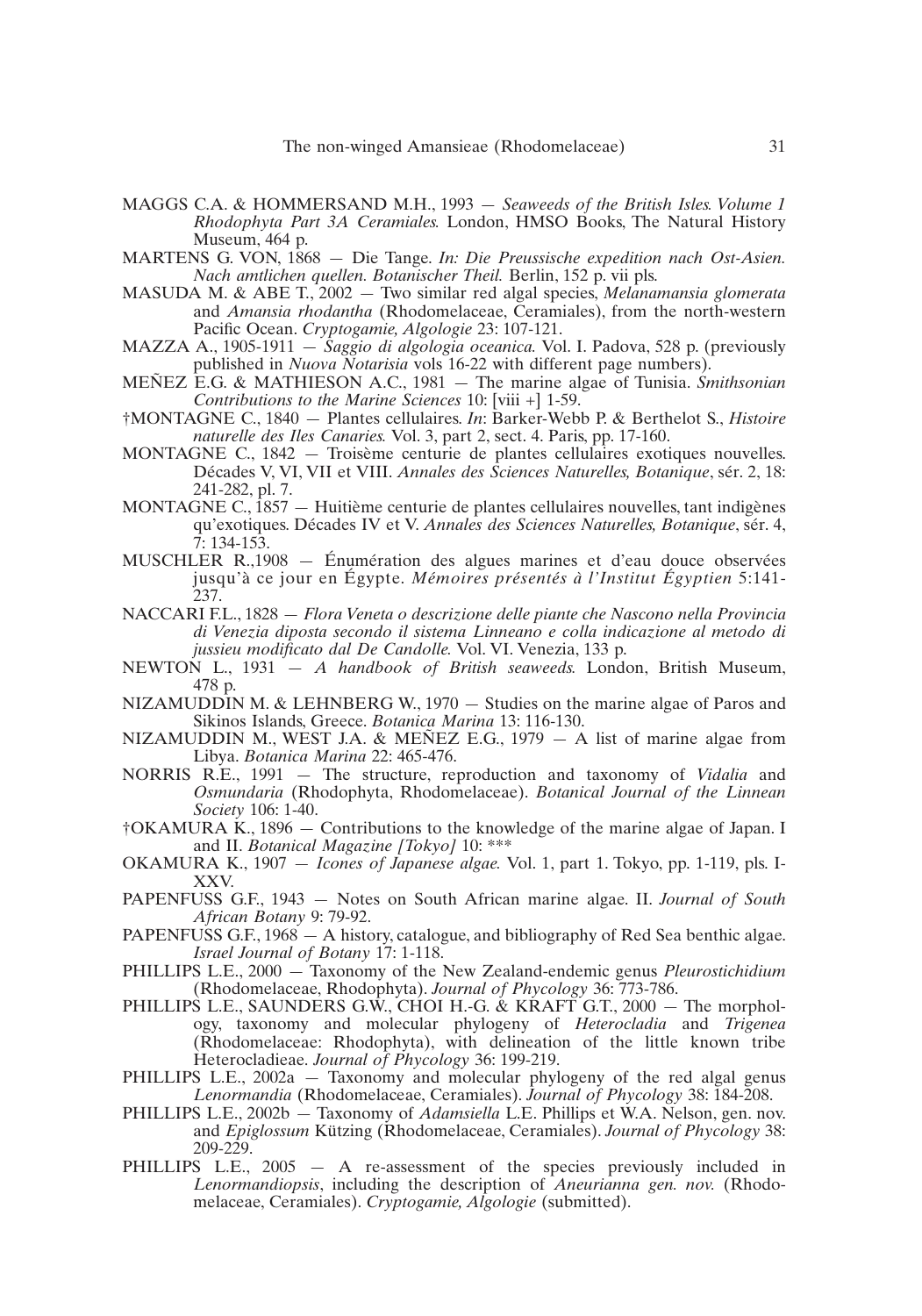- POSTELS A. AND RUPRECHT F., 1840 *Illustrationes algarum* …. Petropoli [St Petersburg],  $iv + 22$  p. xl pls.
- PREDA A., 1908 *Flora Italica cryptogama. Pars II: Algae.* Vol. 1, Fasc. 2. Florideae. Roca S. Casciano, 358 p.
- REINBOLD-ITZEHOE T., 1898 Meeresalgen von der Insel Rhodos gesammelt von Lehrer J. Nemetz. *Hedwigia* 37: 87-90.
- RICHARD A., 1832 Essai d'une flore de la Nouvelle-Zélande. *In: Voyage de découvertes de l'Astrolabe exécuté par ordre du Roi pendant les années 1826-1827-1828-1829, sous le commandement de M.J. Dumont D'Urville. Botanique, par A. Lesson et A. Richard.* Paris, p. 1-22.
- SCHMIDT O.C., 1924 Meeresalgen der Sammlung v. Luetzelburg aus Brasilien. *Hedwigia* 65: 85-100.
- SCHMITZ F., 1889 Systematische übersicht der bisher bekannten Gattungen der Florideen. *Flora* 72: 435-456.
- SCHMITZ F. & FALKENBERG P., 1897 Rhodomelaceae. *In:* Engler A. & Prantl K. (Eds.), *Die natürlichen Pflanzenfamilien*. Teil I, Abt. 2. Leipzig, pp. 421-480.
- SEAGRIEF S.C., 1984 A catalogue of South African green, brown and red marine algae. *Memoirs of the Botanical Survey of South Africa* 47: 1-72.
- SILVA P.C., BASSON P.W. & MOE R.L.,  $1996 -$  Catalogue of the benthic marine algae of the Indian Ocean. *University of California Publications in Botany* 79: 1- 1259.
- SIMONS R.H., 1970 Marine algae from Southern Africa. 1. Six new species from the inter- and infra-tidal zones. *Republic of South Africa, Division of Sea Fisheries Investigational Report* 86: 1-13.
- SIMONS R.H., 1976 Seaweeds of southern Africa: guide-lines for their study and identification. *Republic of South Africa, Department of Industries, Sea Fisheries Branch, Fisheries Bulletin* 7: [iii +] 1-113.
- SONDER O.G., 1845 Nova algarum genera et species, quas in itinere ad oras occidentales Novae Hollandiae, collegit L. Preiss, Ph.Dr. *Botanische Zeitung* 3: 49-57.
- SONDER O.G., 1853 Plantae Muellerianae. Algae. *Linnaea* 25: 657-709.
- SONDER O.G., 1880 Supplementum ad volumen undecimum fragementorum phytographiae Australiae, indices plantarum acotyledonarum complectens. I. – Algae australianae hactenus cognitae. *In*: Von MUELLER F. [Ed.], *Fragmenta Phytographiae Australiae*. Vol. 11. Suppl. Melbourne, pp. 1-42.
- SOUTH G.R. & TITTLEY I., 1986 *A checklist and distributional index of the benthic marine algae of the North Atlantic Ocean.* St Andrews & London, Huntsman Marine Laboratory and British Museum (Natural History), 76 p.
- SPRENGEL C., 1809 De Fucis quibusdam et Confervis maris mediterranei minus cognitis epistola. *Gesellschaft Naturforschender Freunde zu Berlin Magazin für die Neuesten Entdeckungen in der Gesammten Naturkunde* 3: 186-192.
- SPRENGEL K., 1827 *Caroli Linnaei equitis stellae polaris archiatri regii Prof. med et rei herb. in Univers. Upsal. Systema vegetabilium.* 16th Ed. Vol. IV, Pars I. Classis 24. Gottingae [Göttingen], [iv +] 592 p.
- STACKHOUSE J., 1797 *Nereis britannica.* Fasc. 2. p. ix-xxiv +31-70, pls ix-xii.
- SWOFFORD D.L., 2000 *PAUP Phylogenetic Analysis Using Parsimony, Version 4.0.0b8.* Smithsonian Institution, Washington D.C.
- TAYLOR W.R., 1941 Tropical marine algae of the Arthur Schott Herbarium. *Botanical Series, Field Museum of Natural History* 20: 87-104.
- TAYLOR W.R., 1960 *Marine algae of the eastern tropical and subtropical coasts of the Americas.* Ann Arbor, University of Michigan Press, 870 p.
- TISDALL H.T., 1898 The algae of Victoria. *Report of the 7th Meeting of the Australian and New Zealand Association for the Advancement of Science.* pp. 493-516.
- TRÉVISAN V.B.A., 1845 *Nomenclator algarum ou collection des noms imposés aux plantes de la famille des algues.* Vol. 1. Padoue [Padova], 80 p.
- TSEKOS I. & HARITONIDIS S., 1974 The marine algae of Rhodos Island, Greece. *British Phycological Journal* 9: 399-406.
- TSEKOS I. & HARITONIDIS S.,  $1977 A$  survey of the marine algae of the Ionian Islands, Greece. *Botanica Marina* 20: 47-65.